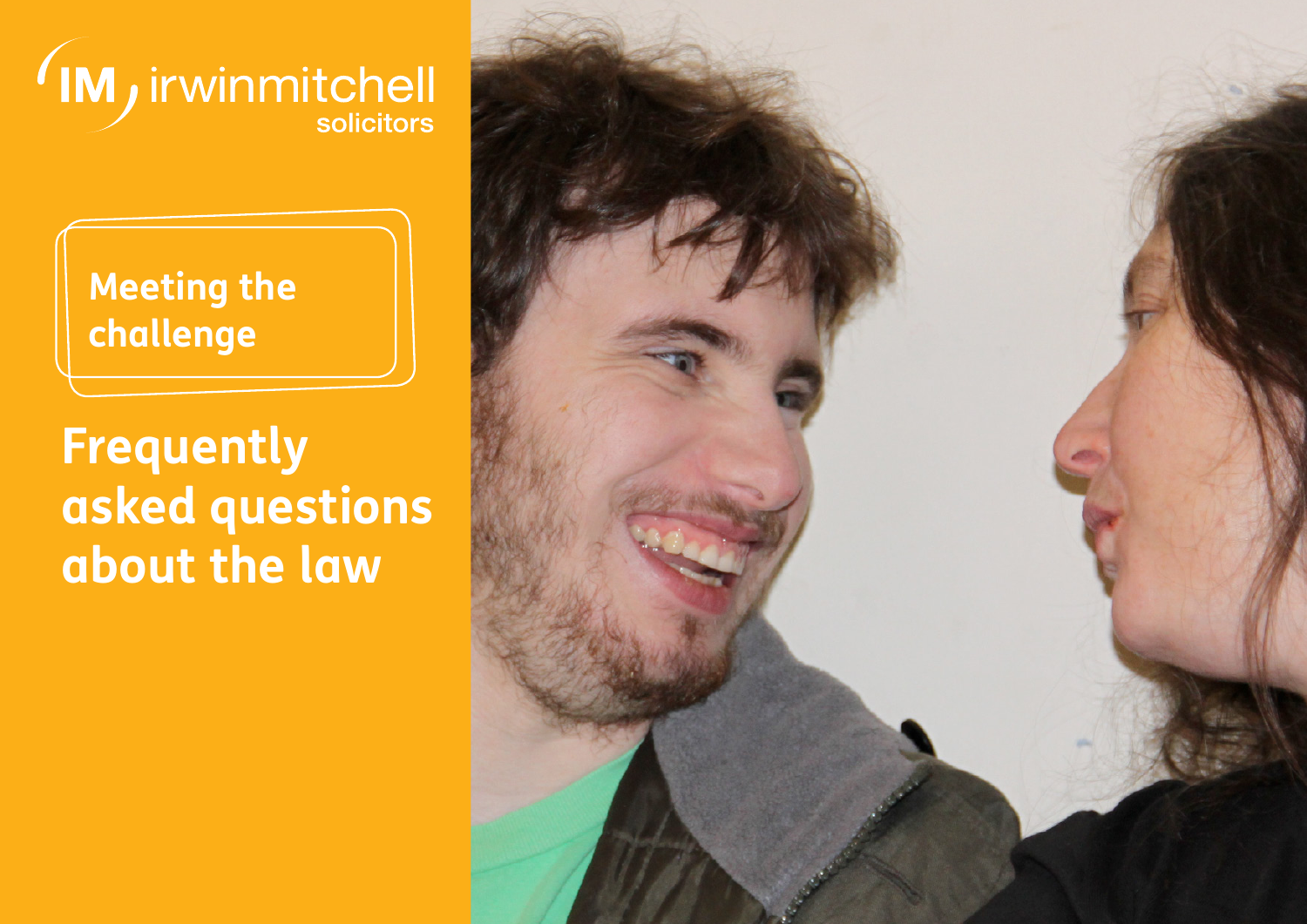# Meeting the | **Contents challenge**

|                                                                                                                    | Page |
|--------------------------------------------------------------------------------------------------------------------|------|
| <b>Introduction</b>                                                                                                |      |
| The principles of the Human Rights Act 1998                                                                        | 6    |
| <b>Getting an assessment and meeting</b><br>people's support needs                                                 |      |
| <b>Assessment</b>                                                                                                  | 7    |
| Does my family member have a right<br>1.<br>to an assessment?                                                      |      |
| Do I have a right to an assessment<br>2.<br>as a carer?                                                            |      |
| Do any experts have a role in the<br>3.<br>assessment process?                                                     |      |
| 4. Does my family member have a right<br>to a "functional assessment"?                                             |      |
| <b>Support and care planning</b>                                                                                   | 10   |
| Does the local authority have a duty to meet my<br>5.<br>family member's needs?                                    |      |
| 6. What if my family member needs support from health<br>services as well as social care from the local authority? |      |
|                                                                                                                    |      |

## 7. Does my family member have a right to a "behaviour support plan"? 8. Is my family member entitled to a "personal budget"? 9. I am happy with the care and support plan but it is not being followed. What can I do? 10. If I am not happy with the care and support plan, how do I challenge it? 11. Is my family member entitled to advocacy? **When needs are not met**

# **Local support & availability**

**15 15**

**16**

# 12. There are no support services in my local area to help when there is a crisis. What can I do about this?

13. The right support services are available locally, but the local authority or NHS is reluctant to provide funding to access them. What can I do about this?

#### **Exclusion**

14. Can my family member be excluded from a service because his/her behaviour is too challenging?



**Page**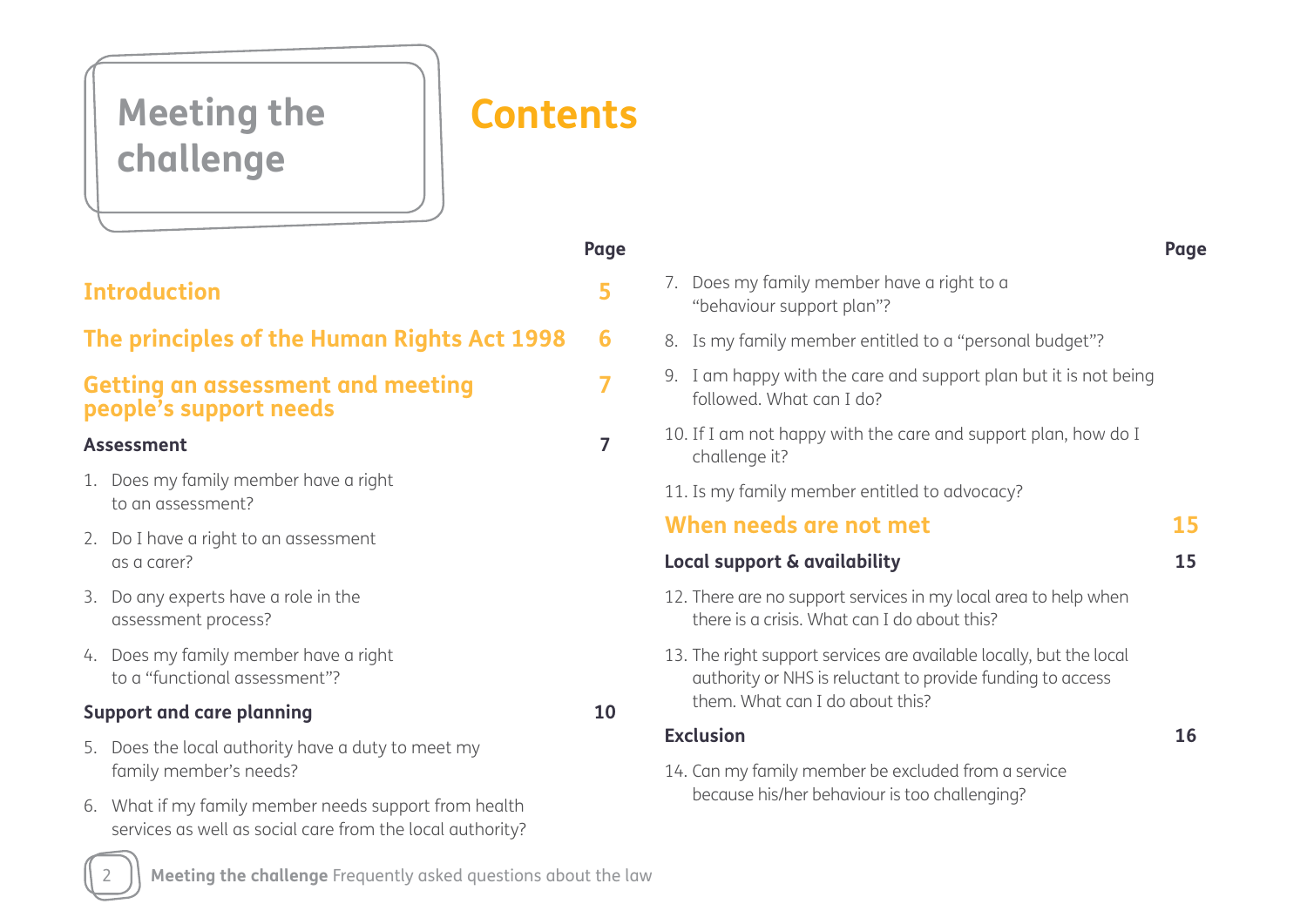## **Contents (cont)**

#### **Changes to support**

- 15. If my family member is not getting enough support, how do I challenge this?
- 16. How can I get my family member extra support at home?
- 17. How can I change the support my family member is getting if his/her needs have changed since the last assessment?
- 18. My family member is nearing 18. What rights does she/he have in the transition from being a child to being an adult?

#### **Challenging decisions about services**

- 19. My family member's current placement is not right for them (e.g. there are too many people living there and the staff don't have the right skills). It makes his/her behaviour worse. How can I get him/her moved?
- 20. If the public authority says that my family member can't receive care at home, how can I challenge this?
- 21. The public authority wants to send my family member to a placement too far from home. How can I challenge this?
- 22. My family member's home has been adapted, but I am not happy with the results. What can I do?

#### **Decision Making (the Mental Capacity Act) 20**

23. I am concerned that I am being shut out of decisions being made about my family member's care. What rights do I have to be involved?

**Page** 

**16**

**20**

24. My family member is under the MHA - do I have a right to be involved in decisions about their care and treatment?

### **The Mental Health Act**

**Detention under the MHA**

**22**

- **22**
- 25. The public authority wants to detain my family member in an inpatient unit. How can I challenge this?
- 26. My family member is being detained in an inpatient unit. How long can they be detained for and should their case be regularly reviewed?
- 27. My family member is being detained in an inpatient unit. What rights do I have to visit them? If visits are being restricted, how can I challenge this?
- 28. My relative is being detained in an inpatient unit. Who has overall responsibility for his/her treatment?
- 29. What are my family member's rights in relation to medical treatment and care conditions? If I am not happy with his/her medical treatment or care conditions, how can I challenge this?
- 30. My family member is being detained in an inpatient unit. I am concerned that the professionals involved in decisions about whether they remain detained, are not independent. How can I challenge this?
- 31. My family member is being detained in an inpatient unit. Does he/she have a right to an IMHA / IMCA?



#### **Page**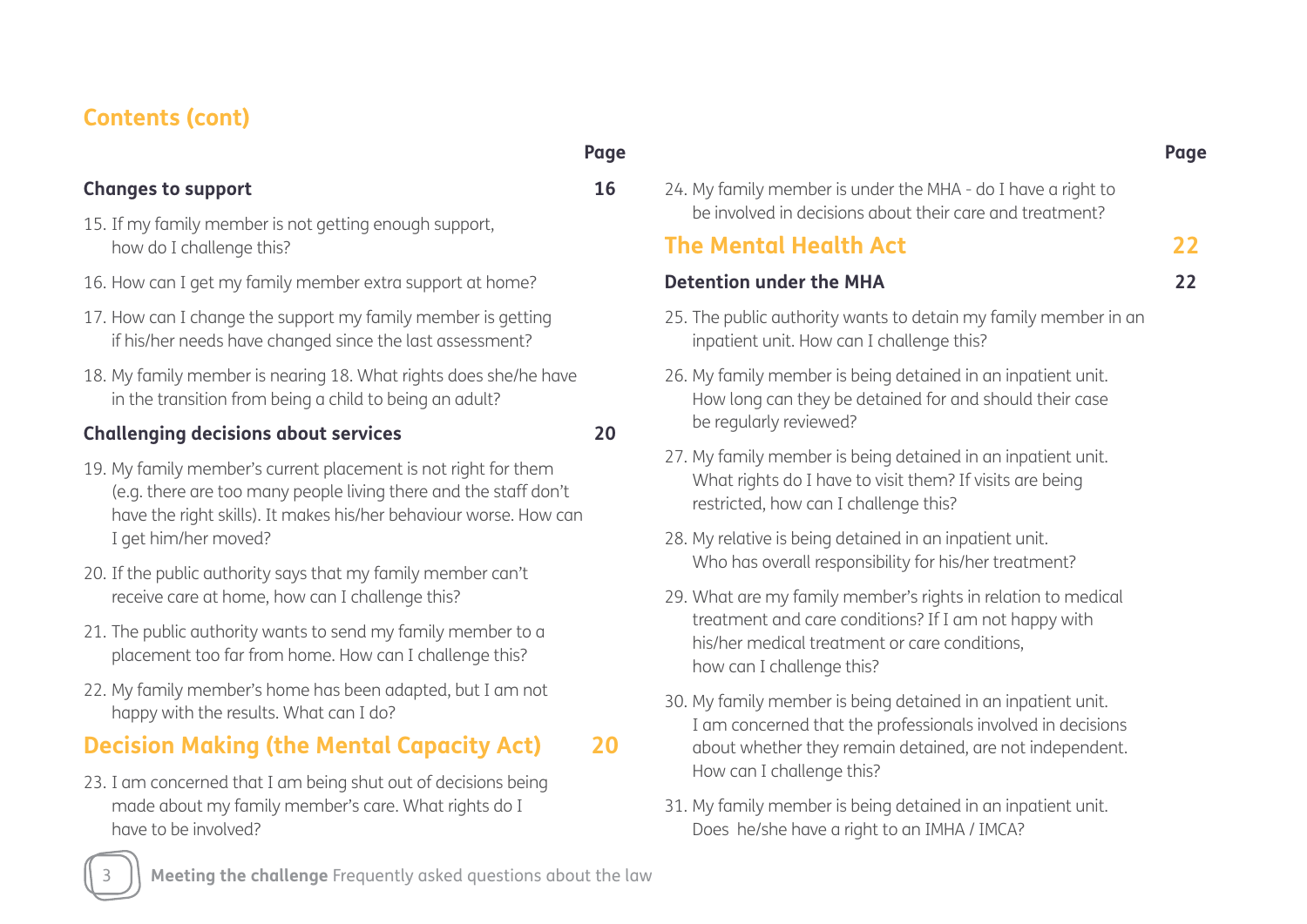# **Contents (cont)**

32. My family member is being detained in an inpatient unit. Does he/she have a right to a lawyer?

## **Discharge & planning community support**

- 33. My family member is being detained in an inpatient unit. How can I get them out?
- 34. My family member is currently an inpatient at hospital and I am concerned about what will happen when he/she is discharged. How can I have my concerns addressed?
- 35. Discharge planning has still not started is there anything I can do?
- 36. My family member is in hospital and ready for discharge, but discharge keeps being delayed – is there anything I can do?
	- A. What if it is because community services are not available?
	- B. What if it is because there is a funding dispute between public authorities?
- 37. Who is responsible for leading the discharge planning and making sure everything is in place when they move out – sometimes I feel if I wasn't ringing everyday it wouldn't happen?
- 38. My family member is being detained in an inpatient unit and we are planning for his/her discharge. Does he/she still have a right to a needs assessment?

**28**

- 39. They are not involving me in all the discharge planning meetings – is there anything I can do?
- 40. A house has been found for my family member ready for when they leave the inpatient unit, but it needs to be adapted to make sure it is safe for them. Who is responsible for getting these adaptations made and paying for them?

#### **Ways to raise concerns and challenge decisions**

| <b>Complaints processes</b> |  |                                                          |  |  |  |  |
|-----------------------------|--|----------------------------------------------------------|--|--|--|--|
|                             |  | 1.1 When is it appropriate to make a formal complaint as |  |  |  |  |

41. When is it appropriate to make a formal complaint and how do I do this?

#### **Legal options**

- 42. What is "judicial review" and when should I call a solicitor?
- 43. What is the Court of Protection and when should it become involved?
- 44. My family member has experienced abuse. Can I sue for the emotional trauma this has caused him/her?
- 45. How can I sue (make a civil claim) for compensation and is there a time limit for doing this?

#### **Accessing legal support**

46. What is legal aid and is my relative eligible?



**33**

**33**

**34**

**35**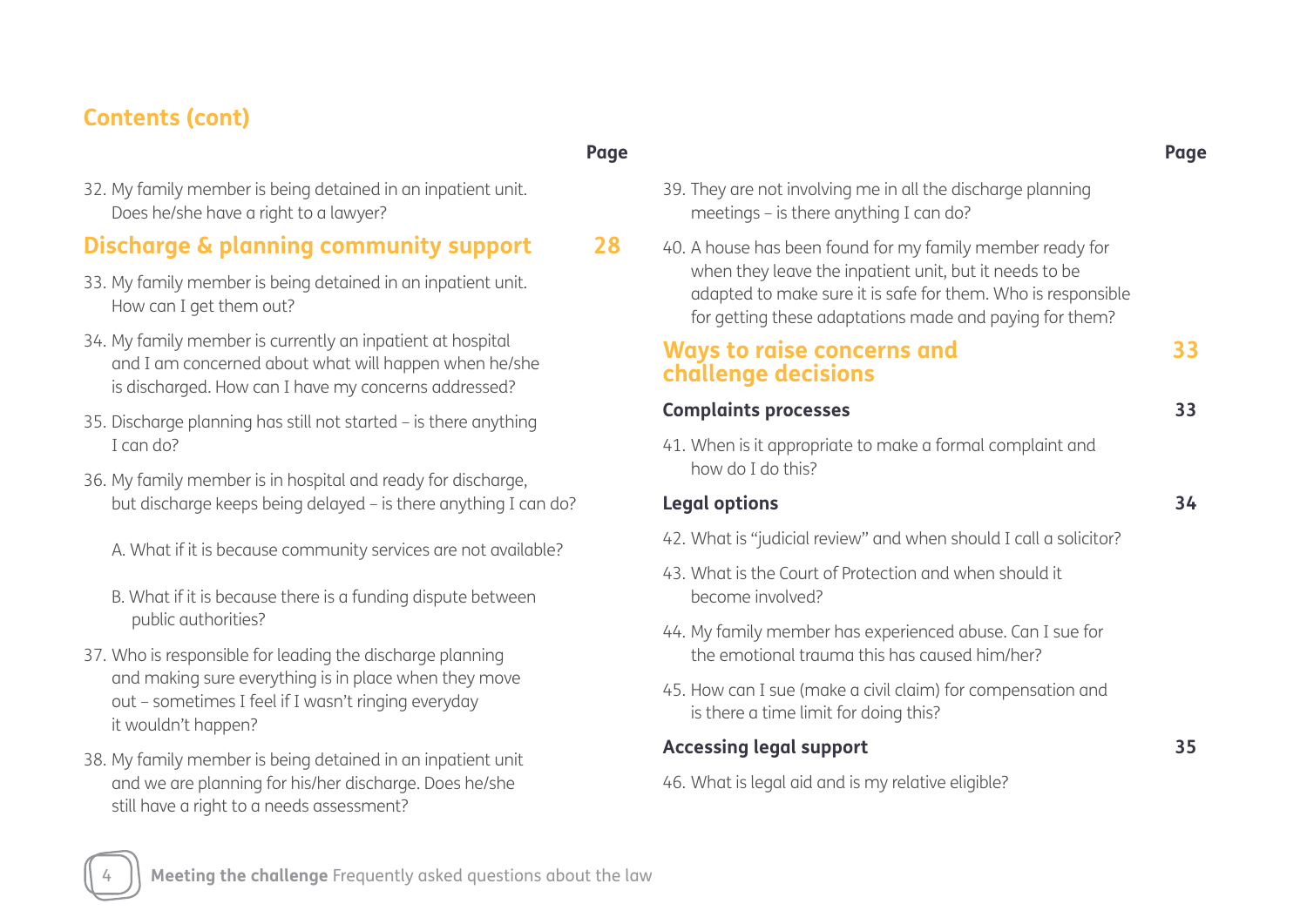# **challenge**

# Meeting the **Introduction**

Too often people with a learning disability and behaviour that challenges are not getting their legal rights met.

This factsheet will provide you with information about your family member's legal rights in relation to social care and health provision and how to exercise these rights.

It primarily focuses on the legal rights of **adults (people aged 18 and over).**

This factsheet has been written to accompany a series of 7 factsheets about people with a learning disability and behaviour that challenges in order to provide more of the detail on relevant aspects of the law that will help family members to ask the right questions. Although it can only provide general guidance and cannot be relied on to give a legal answer to any particular case, the aim of all the factsheets is to help ensure that people with a learning disability and behaviour that challenges get good support and are able to live fulfilling lives.

If you need further advice, or you are not sure how to resolve a problem you or your family member is facing, then you can contact a community care or mental health solicitor. You may be eligible for "legal aid" which means you would not ordinarily expect to have to pay any legal fees for advice. See the end of this factsheet for more information about legal aid.

Below the terms "duty" and "power" are used frequently. When a public body, such as a local authority, has a "duty" to do something, this means that it has a legal obligation to do it – it must do it. When a public body has a "power" to do something, this means that it can do it but it does not have to. You can still take action to persuade a local authority to exercise a "power" in your favour however, and the public body must still exercise its power rationally, reasonably and fairly.

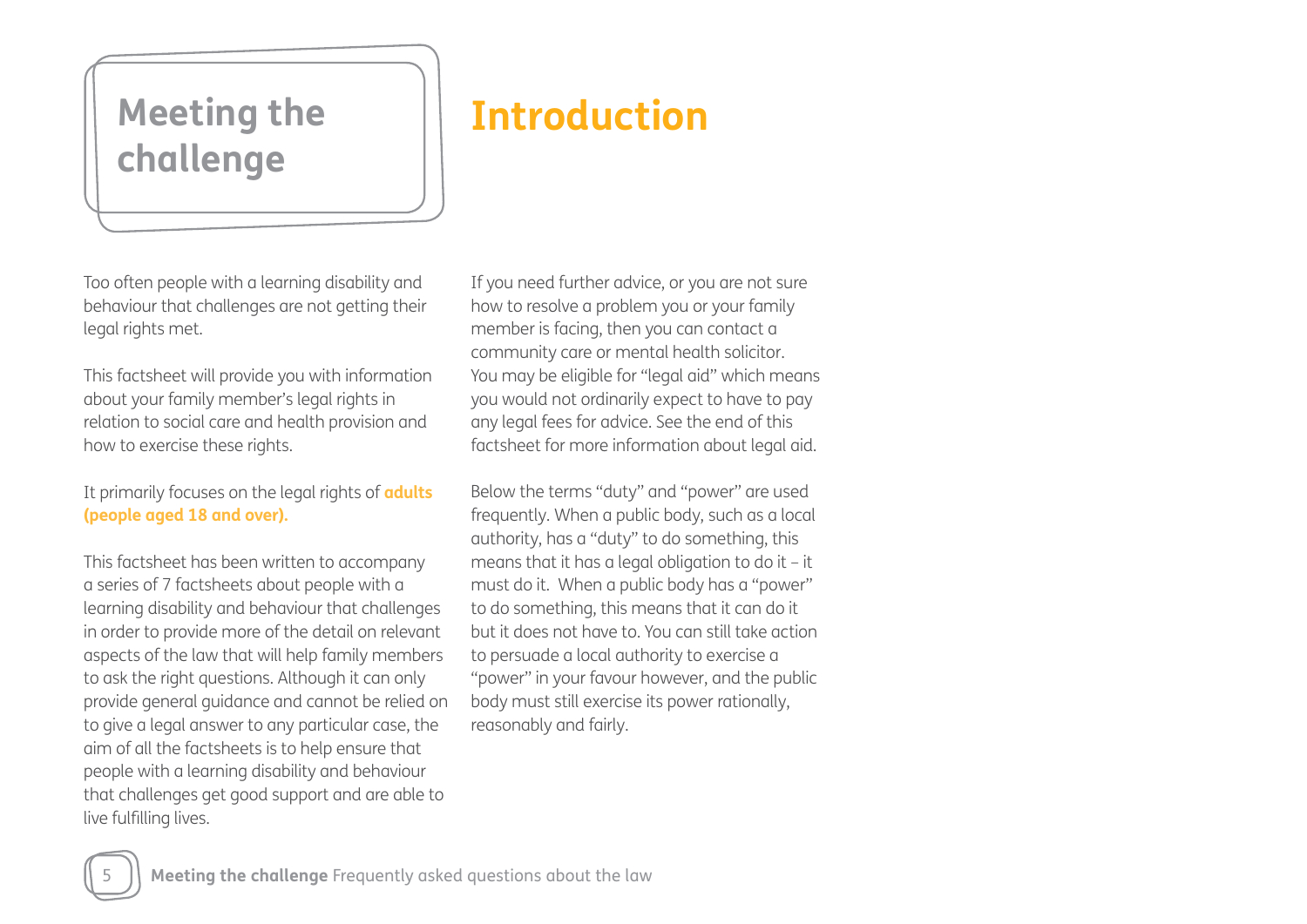# **Meeting the challenge**

# **The principles of the Human Rights Act 1998**

The laws outlined in this FAQ relate to health and social care and the duties of public authorities (e.g. local authorities or the NHS) to provide services for some people. But it is also important to keep in mind the underpinning principles of the Human Rights Act. The Human Rights Act is about ensuring that every person's fundamental freedoms and rights are protected. People with a learning disability and behaviour that challenges have the same human rights as everyone else.

Many of the accepted 'good practice' ways of working with people with a learning disability have human rights at their core. Things like person-centred planning are about ensuring the people with learning disabilities have the same rights, choices and opportunities as everybody else. There are a number of rights that are particularly relevant to people with learning disabilities, and the issues that they will face on a day-to-day basis. In particular:

- **Article 2** the right to life: the State has a positive duty to ensure the right to life and to investigate when this may have been violated.
- **Article 3** everybody has the right not to be tortured or suffer inhuman or degrading treatment: this means that people with learning disabilities are protected in law from abuse and from living in unacceptable conditions.
- **• Article 8** the right to respect for a private and family life: this means that people with learning disabilities have the right to have and maintain family relationships.
- **• Article 14** the right to not be discriminated against in the enjoyment of your other rights: this right helps to ensure that people with learning disabilities are not discriminated against because of their disability.

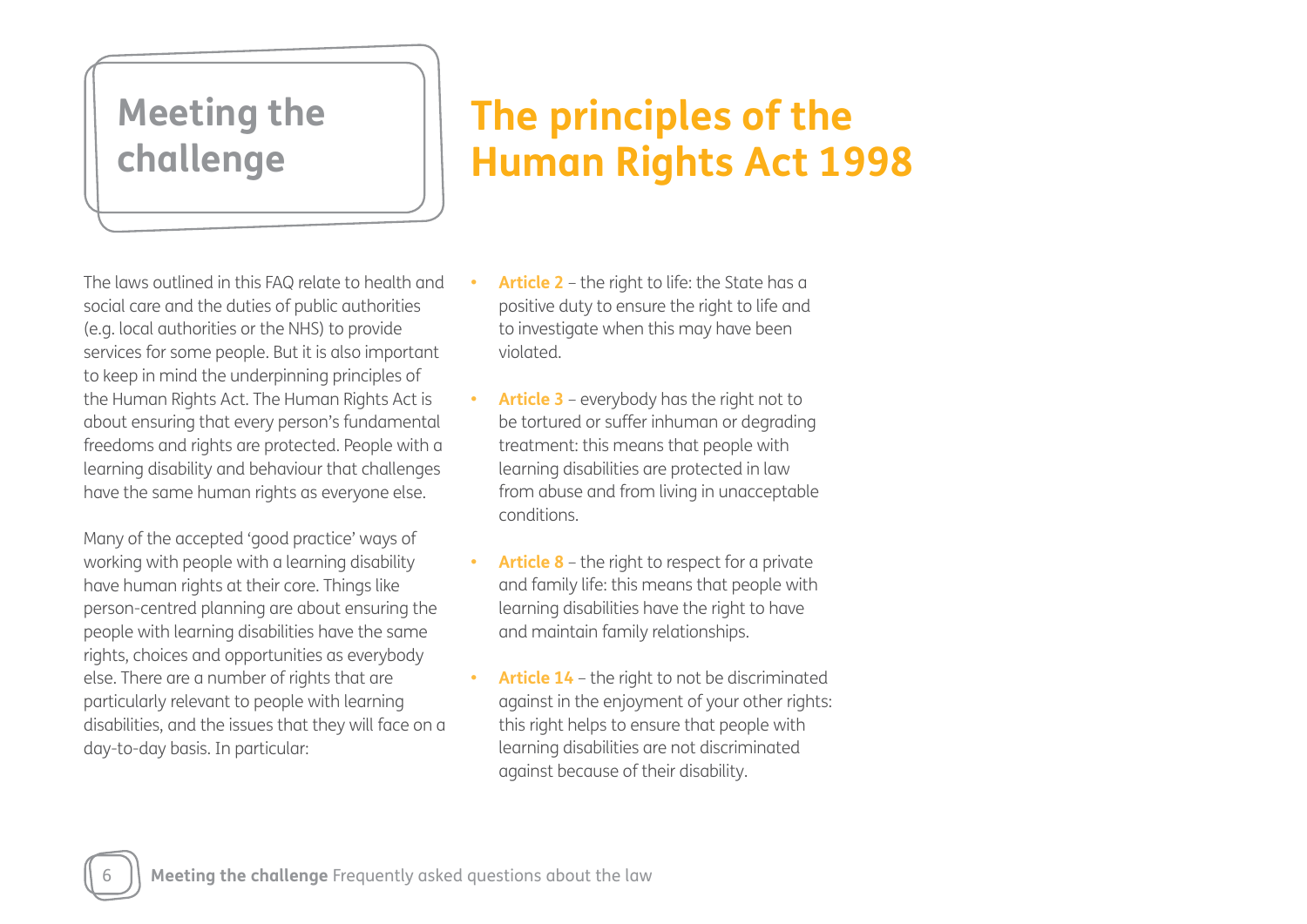# **Meeting the challenge**

# **Getting an assessment and meeting people's support needs**

## **Assessment**

#### **1. Does my family member have a right to an assessment?**

Yes. If you believe your family member requires support in any way, you should contact your local authority and request a needs assessment. The local authority has a legal duty to conduct an assessment if it appears the person may be in need of community care services. Community care services mean the kinds of services provided by a local authority to adults with care needs; for example, help around the home, support with personal care, recreational activities etc. It is a low threshold to trigger the duty to carry out an assessment – the local authority should assess if there is any realistic prospect that the person may need services.

You should make the request for an assessment in writing and address it to the local authority's adult social services department. If support is urgently required, make sure you explain this

in your letter and/or contact the social services department by phone as there will be a duty social worker available. The local authority has a power to provide urgent support before starting an assessment and while the assessment is carried out.

At the point of assessment, the person's finances are irrelevant – the local authority must carry out an assessment even if he/she has some income or capital if the low threshold set out above is met. The local authority are required to complete an assessment within an appropriate and reasonable period of time, with what is 'reasonable' depending on the facts of the case, particularly the urgency from the disabled person's perspective. Typically, a period of 4-6 weeks from the date of the request will be considered reasonable.

If you request an assessment and it has not been conducted within a reasonable period, consider making a formal complaint to your local authority. More information about how to do so is set out below.

If your relative is in urgent need of support and the local authority have not responded quickly enough to conduct an assessment, or you have made a formal complaint and the local authority has still not carried out an assessment, a community care solicitor may be able to assist you. You will need advice on whether the decision can be challenged by way of an application for judicial review in the High Court.<sup>1</sup>

You can request an assessment from the local authority by using our template letter:

**www.irwinmitchell.com/personal/protectingyour-rights/social-healthcare-law/the-careact/care-act-factsheets-and-template-letters**



<sup>1.</sup> A Judicial review is a type of court proceeding in which a judge reviews the lawfulness of a decision or action made by a public body, like a local authority.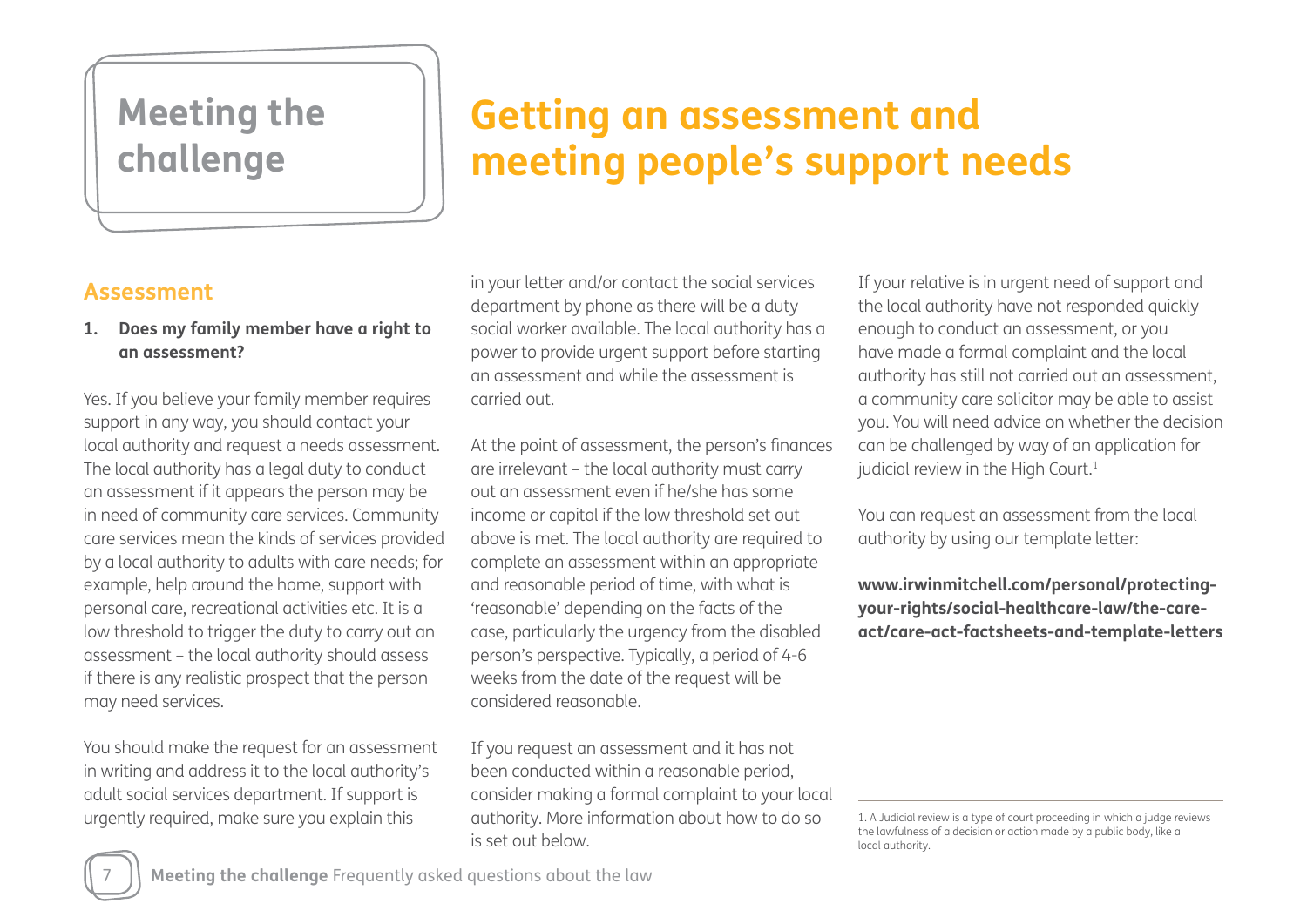#### **2. Do I have a right to an assessment as a carer?**

Yes. Section 10 of the Care Act provides that a carer will be entitled to an assessment if it appears that a carer needs support. The carer's assessment must establish whether the carer is willing and able to continue providing care to the disabled adult, what impact this has on the carers' wellbeing, what outcomes the carer wishes in day-to-day life, and whether he/she wishes to access education, training, or recreational activities.

Under the Care Act, the carer will have the same rights to an assessment and support as the disabled adult themselves. Therefore once a carer's assessment has been carried out, the local authority will see which of the carer's needs are eligible for support, and will then produce a support plan to meet the carer's needs. Local authorities are under a duty to meet a carer's eligible needs under section 20 of the Care Act, subject to a financial assessment.

You can request a carer's assessment from the local authority by using our template letter: **www.irwinmitchell.com/personal/protectingyour-rights/social-healthcare-law/the-careact/care-act-factsheets-and-template-letters**

#### **3. Do any experts have a role in the assessment process?**

Local authorities must ensure that assessors are appropriately trained and competent whenever they carry out a needs assessment. When assessing particularly complex or multiple needs, an assessor may need the support of an expert to carry out the assessment to ensure that the person's needs are fully captured.<sup>2</sup> In addition to this, there is specific guidance for people who are deafblind or people with autism which emphasise the need for expertise when undertaking an assessment.

If your relative exhibits challenging behaviour, then he/she may need support from a psychologist or a psychiatrist. You are entitled to ask for this input in the assessment process so that a lawful assessment is conducted which will accurately identify your relative's needs. If the needs are health-related, this may indicate a need for a continuing healthcare assessment by the NHS (see above for more information).

Don't be afraid to ask for experts to be involved. It is in everyone's interests for the assessment to be thorough, so that a package of support can be put in place that fully meets the person's needs – for example, staff have the

right skills to support the person's behaviour properly and the environment is right for the person and helps minimise triggers for their challenging behaviour. If the assessment isn't thorough and the package of care is not right, there is a risk the placement could break down. If you ask for expert involvement and it is refused, and as a result you do not believe your family member is getting the support they need, then you may want to contact a community care solicitor for advice about how to challenge the assessment.

There are certain services, such as occupational therapy or speech and language therapy, which must be met if they are identified as an eligible need, but could be provided by either the local authority or the NHS. The NHS and the local authority must cooperate with one another under the NHS Act 2006 to ensure that your relative's needs for these kinds of services are met.

2. Paragraph 6.87 of the Care and Support Statutory Guidance 2014

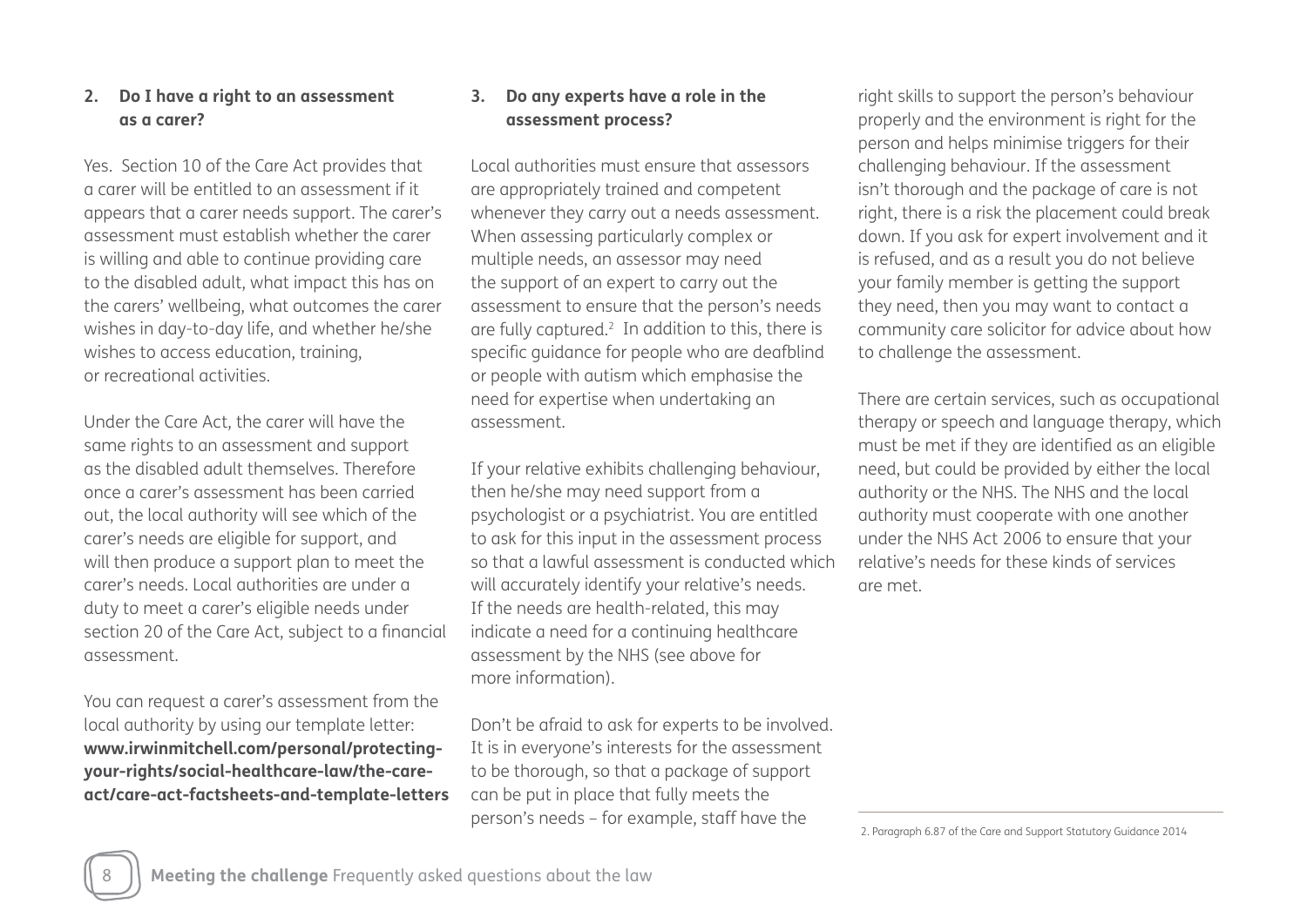#### **4. Does my family member have a right to a "functional assessment"?**

A functional assessment is an assessment of your relative's behaviour, and is usually carried out by a psychologist or a behaviour nurse. These assessments are used to identify potential causes of challenging behaviour (such as aggression or destructive behaviour) so that the right support can be put in place to reduce this.

If your relative exhibits challenging behaviour, then they may well require health-related support from the NHS, for example from a psychologist or psychiatrist. Remember that the NHS and the local authority must cooperate with one another to ensure that your relative's needs for these kinds of services are provided for.

If you believe your relative requires a functional assessment and one has not been carried out, contact your local authority to request one. Social services may then make a referral to the NHS. Although the Care Act guidance does not specifically refer to a functional assessment, any assessment must capture all of a person's needs and must be undertaken by someone with suitable qualifications and experience, so your request cannot be unreasonably refused.

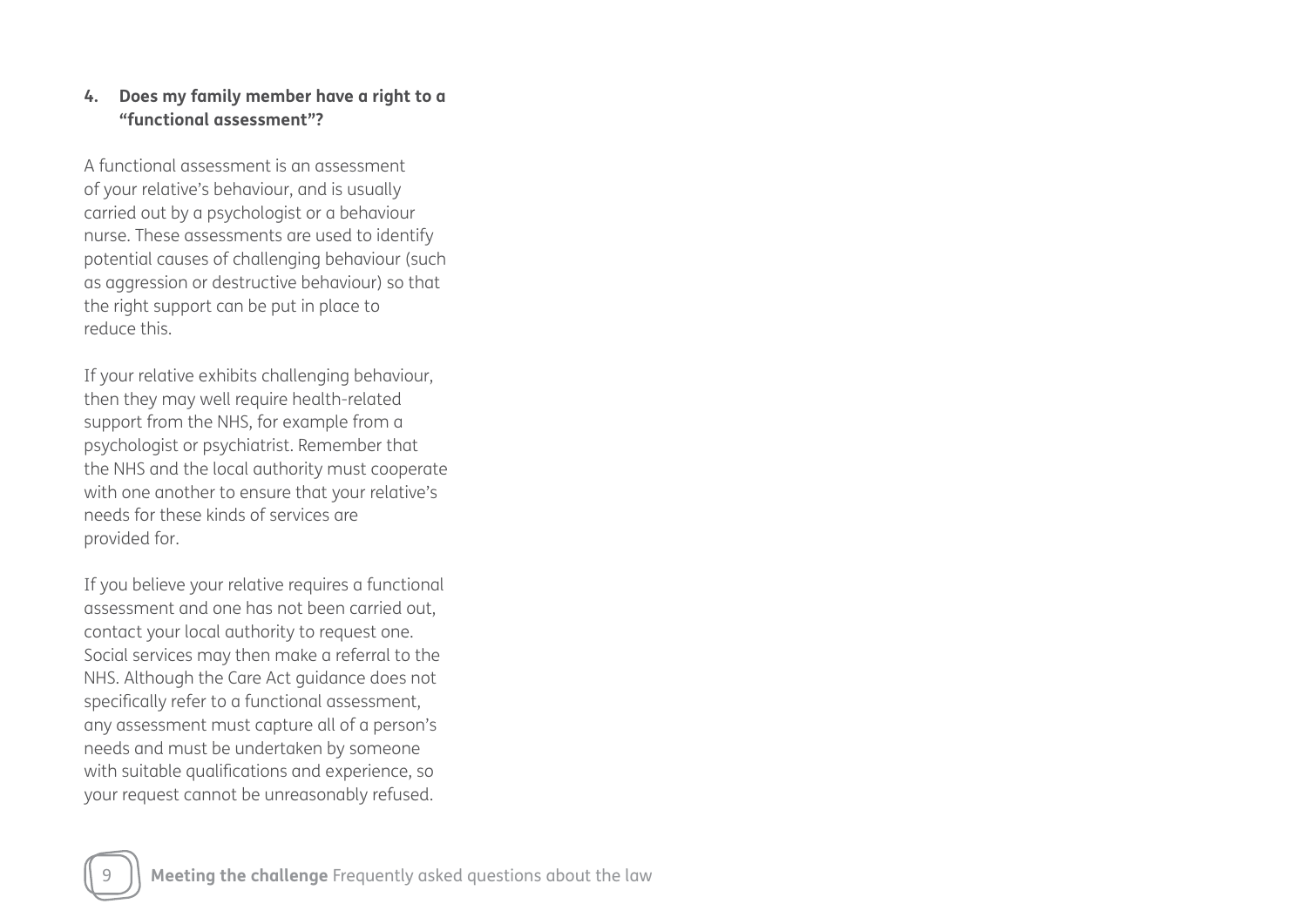# **Meeting the challenge**

# **Getting an assessment and meeting people's support needs**

## **Support and care planning**

**5. Does the local authority have a duty to meet my family member's needs?**

The local authority has a duty to meet all of your family member's eligible needs, providing that they are then financially eligible for support following an assessment. Local authorities are entitled to charge for the care they provide, depending upon the financial means of the individual. If your family member is not financially eligible, you can still ask the local authority to arrange for the care anyway, and pay towards that care.

During the assessment process, the local authority should firstly identify all of your family member's needs. The social worker conducting the assessment should involve the person in every aspect of his/her own assessment, so far as this is possible. If the person has substantial difficulty in understanding the assessment process and if there is no suitable

person (such as a family member) who can help them understand it, they are entitled to support from an independent advocate . All of his/her needs should be recorded clearly in the assessment. The assessment should record all needs that would be present if the person was not getting any family support. Essentially, the social worker conducting the assessment should identify any and all needs that could be satisfied by providing a community care service.

When carrying out the assessment, the local authority will need to have regard to the 'wellbeing principle' as set out in the Care Act. This means that the local authority will need to promote that person's wellbeing when carrying out the assessment and meeting their needs. The social worker will need to consider such matters as the person's dignity, their health and wellbeing, their ability to participate in work or training, and their social or family relationships. The assessment should be person centred and start from the assumption

that the individual will understand their needs best.

Once the local authority has carried out the assessment, it will need to determine which of the person's needs are "eligible" for support. In order to do this, the local authority will refer to "eligibility criteria". The Care Act has introduced national eligibility criteria, which means that all local authorities will need to adhere to the following rules as a minimum.

#### **To have eligible needs, the following should apply:**

- The needs must arise from or be related to a physical or mental impairment or illness;
- As a result of the needs, the adult must be unable to achieve two or more of the following outcomes:
	- > Managing and maintaining nutrition;
	- > Maintaining personal hygiene;

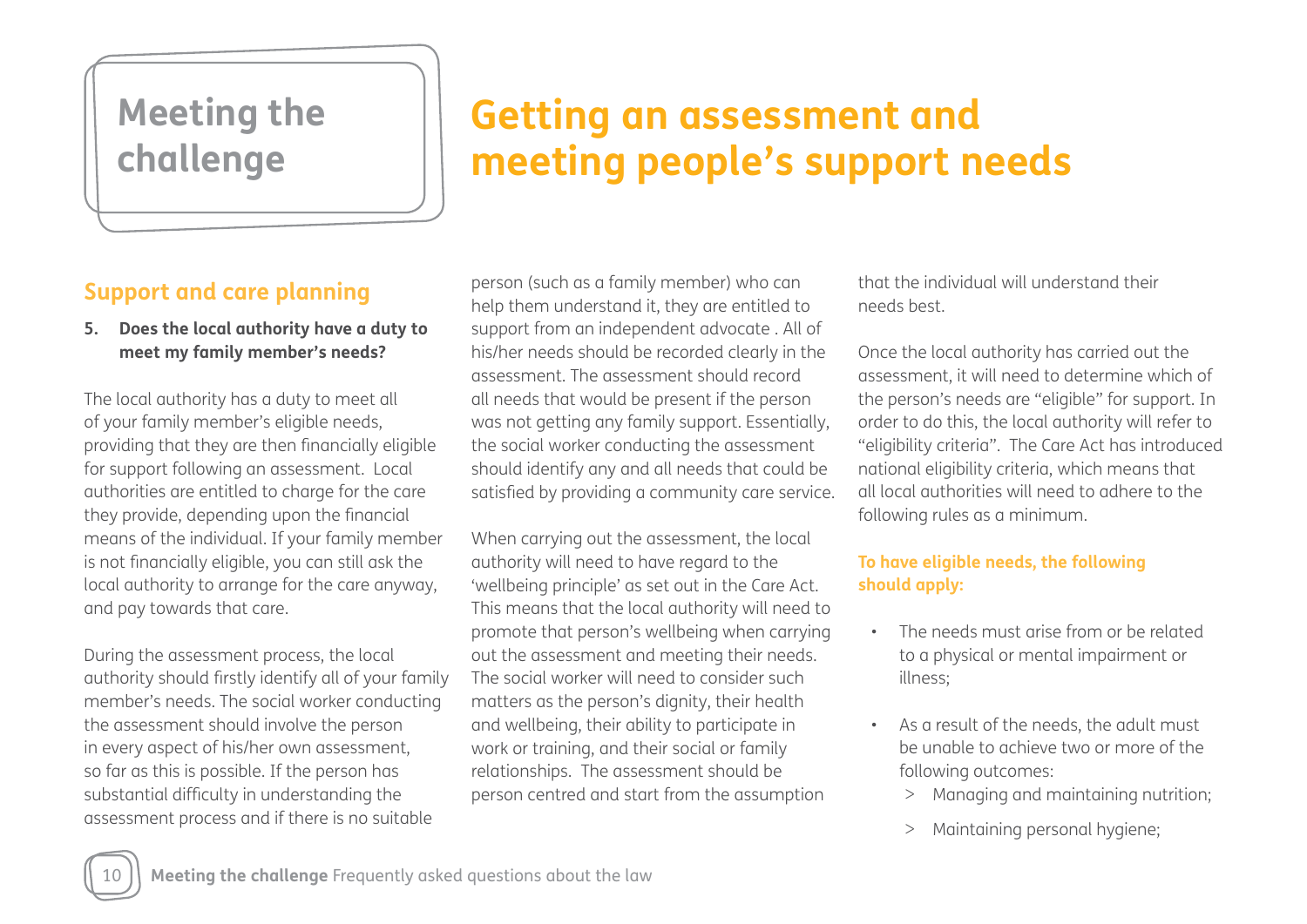- > Managing toilet needs;
- > Being appropriately clothed;
- > Being able to make use of the adult's home safely;
- > Maintaining a habitable home environment;
- > Developing and maintaining family or other personal relationships;
- > Accessing and engaging in work, training, education or volunteering;
- > Making use of necessary facilities or services in the local community including public transport, and recreational facilities or services; and
- > Carrying out any caring responsibilities the adult has for a child.
- As a consequence of the above there is, or is likely to be, a significant impact on the adult's well-being.

The definition of the word "unable" in the second bullet point above is important. The Regulations state that "unable" to achieve an outcome actually means that without assistance, the individual would be in "significant pain, distress or anxiety", or if it takes them significantly longer.<sup>3</sup>

Provided that your relative's needs are 'eligible' for support under the criteria above, the local authority must meet those needs.

How the local authority will meet your relative's eligible needs must be set out in a "care and support plan". A care and support plan is a detailed document setting out what services will be provided, how they will meet your relative's needs, when they will be provided, by whom, with what frequency etc. You or your family member is entitled to see a copy of it and the local authority should ensure that you / your family member is happy with the care and support plan before it is finalised. The Care Act provides that the care and support plan must be person centred and person led.4 The plan should be reviewed regularly once it is in place, which should be at least annually or more often if necessary.

At the bottom of the care and support plan there must be a sum of money, called a "personal budget". A personal budget is an allocation of funding by the local authority. The amount allocated must be enough to meet the disabled person's 'eligible' needs and pay for all the services as set out in the care and support plan. The personal budget can be used by the disabled adult in three different ways: by services being provided directly by the local authority (such as the local authority providing

a placement at a day centre) or commissioned through an organisation like a charity, or by the provision of direct payments, or by a combination of these methods.

"Direct payments" are cash payments given directly to disabled adults (or their families where the adult lacks the capacity to manage their money themselves) so that they can choose what services to buy and organise their own support. This is an alternative to services being commissioned or provided directly by the local authority. The idea is that disabled adults and their families will have more choice and control over their own care by using direct payments. If the disabled adult requires carers, this means employing carers directly. Disabled adults and their families can get help managing their direct payments by using local direct payment support services (DPSS), which are usually provided by local authorities and by user-led organisations.

**Note –** If your family member has health needs as well they may meet the criteria to be fully funded by health, or to be jointly funded by health and social care. See below for more information on funding from health authorities.



<sup>3.</sup> Regulation 2(3) of the Care and Support (Eligibility Criteria) Regulations 2014

<sup>4.</sup> Paragraph 10.5 of the Care and Support Statutory Guidance 2014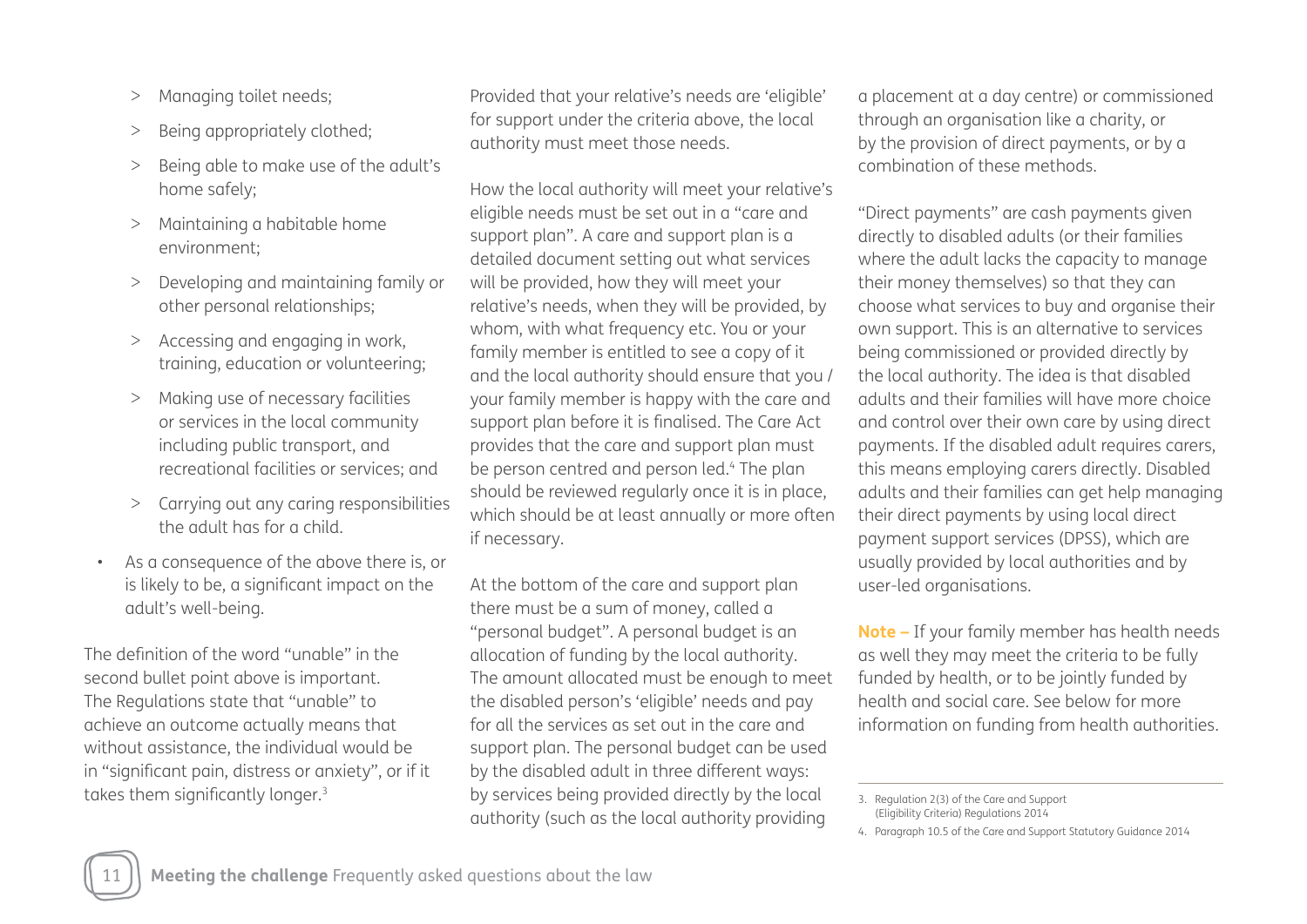If you are not happy with the contents of a care and support plan provided by the local authority (for example, you do not think it will meet your relative's needs) then you can seek advice from a solicitor.

If a complaint about a care and support plan or about the amount of funding the local authority is willing to provide to a disabled person does not resolve the issue, then families may wish to complain to the Local Government Ombudsman and/or get legal advice from a specialist solicitor. Again, disputes about care and support planning and the duties to provide funding or services to disabled adults can be challenged by way of an application for judicial review, but note that proceedings need to be issued promptly and in any event within 3 months of the date of the decision. A solicitor will be able to advise whether judicial review proceedings are appropriate, or if the matter is more suitable for a complaint.

#### **6. What if my family member needs support from health services as well as social care from the local authority?**

If, during the assessment process (described above), it appears to social services that your relative has a health need or a housing need, it has a duty in law to notify the relevant housing or National Health Service (NHS) authority

The NHS<sup>5</sup> or housing authority should then respond by conducting its own assessment of your relative's health/housing needs. In any event, there is a duty on local authorities, the NHS, and other agencies "to co-operate with one another in order to secure and advance the health and welfare of people in England and Wales" under the NHS Act 2006 and there is a similar requirement under the Care Act.

People with more complex needs may be eligible for NHS continuing care (sometimes called fully-funded NHS care). In that situation, the NHS is responsible for meeting both the health needs and the social care needs for the disabled person. Your family member will be eligible for continuing healthcare if he/she has a "primary health need". This is likely to be the case if your relative has complex medical needs. For example, if she/he has complex medication needs, feeding tubes, complex psychological or behavioural difficulties that require specialist input, complex continence needs, etc., they may be eligible for continuing healthcare.

A major advantage to receiving NHS funded care is that it is free. This is as opposed to social care from local authorities, who have the right to charge service users for services depending on the person's financial circumstances.

A continuing healthcare assessment will usually be carried out by a nurse assessor by using a "Decision Support Tool". This tool enables the nurse to consider a number of "domains" of medical needs, including behaviour, cognition, psychological/emotional needs, communication, mobility, nutrition, continence, skin and tissue viability, breathing, drug therapies, altered states of consciousness and other significant care needs.

In each of the domains the medical need is assessed as being 'Priority', 'Severe', 'High', 'Moderate', 'Low' or 'Nil'. If there is one priority need or two or more severe needs, there is a clear recommendation that the disabled adult is eligible for continuing healthcare. If there is one severe need together with needs in a number of areas, or a number of domains overall with high and/or moderate needs, this may also indicate that the disabled adult is eligible for continuing healthcare.

Just like for local authorities, the NHS is under a duty to meet the needs of disabled adults and their carers identified as part of the continuing healthcare assessment.



<sup>5.</sup> Clinical Commissioning Groups (CCGs) are the health bodies with responsibility for planning and buying health services for people in their local community. NHS England funds CCGs to commissionservices for their communities andhas a responsibility to ensure that they do this effectively. Some specialist services remain the responsibility of NHS England, to be commissioned centrally, including some specialist hospital provision like adult secure mental health services.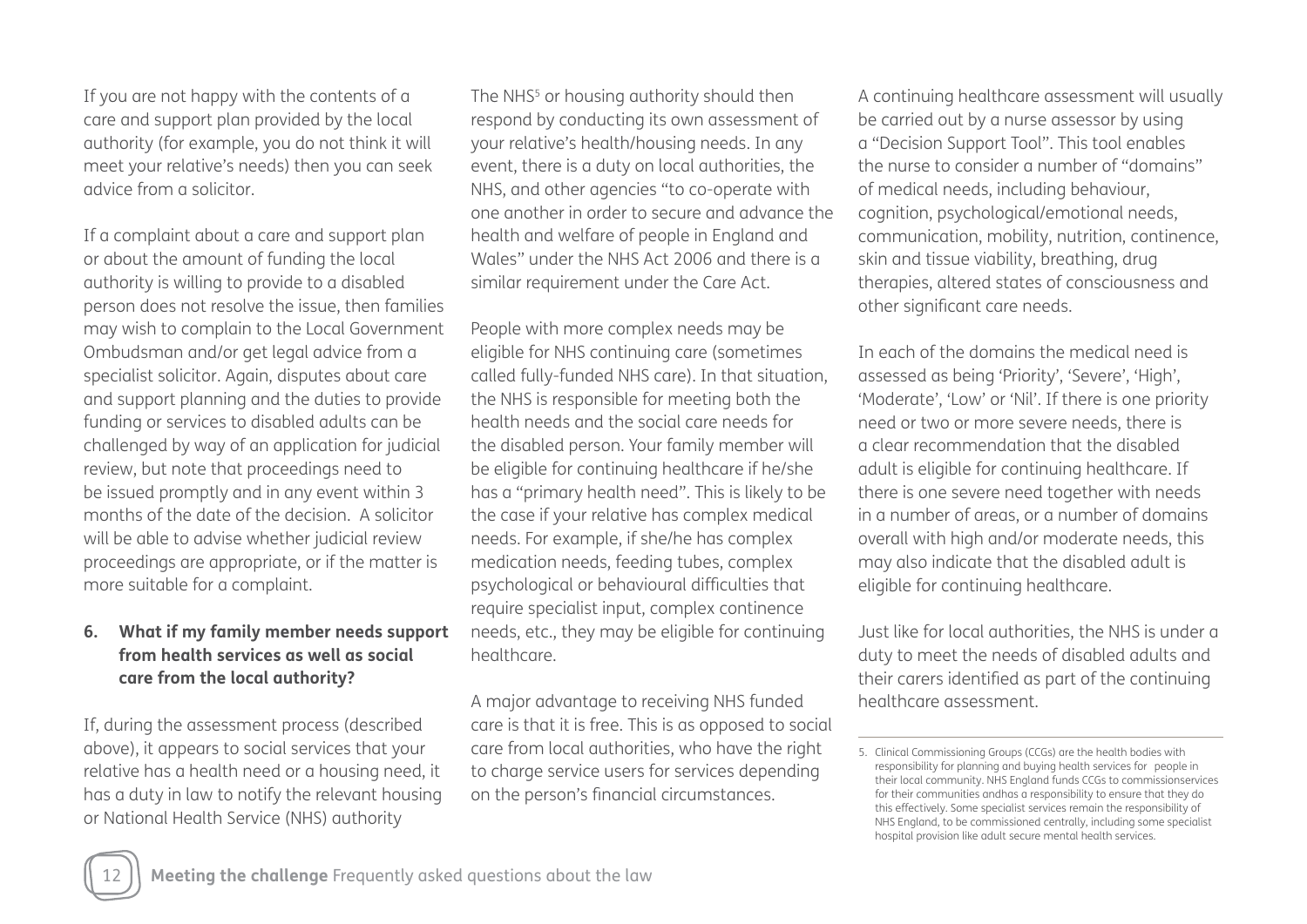In the same way you can organise your own community care services with the local authority using a "personal budget", you can agree the best way to meet your health needs with the NHS using a "personal health budget". Direct payments for health care are available in a similar way to social care.<sup>6</sup>

Whether your family member meets the criteria for a package of care funded fully by health (CHC), by the local authority, or where the local authority and NHS work together to provide a joint package of care – your family member should be able to get their needs met in a personalised way.

If your family member has a continuing healthcare assessment but are unhappy with the outcome (for example, it says that he/ she is not eligible and you think he/she should be) you can appeal the decision by using our template letter: **www.irwinmitchell.com/ medialibrary/IM%20COM/Home/Documents/ Continuing%20Healthcare%20Appeal.docx** 

As with social care, families may wish to consult specialist solicitors if they are not happy with the way in which their healthcare needs have been assessed or the care that is proposed.

#### **7. Does my family member have a right to a "behaviour support plan"?**

A behaviour support plan is a step-by-step guide to reducing challenging behaviour and improving the person's quality of life. If your relative has behaviours which services may find challenging, he/she may benefit from a behaviour support plan. As above, it may require specialist input from a psychologist or psychiatrist to develop this support plan, which will require involvement by the NHS. See above for more information about how to request input from specialists. Again, any request for a behaviour support plan cannot be unreasonably refused.

#### **8. Is my family member entitled to a "personal budget"?**

Yes. The amount of a personal budget from the local authority is "the cost to the local authority of meeting those of the adult's needs which it is required or decides to meet". This language is taken from the new Care Act. As such a personal budget must be sufficient for the disabled person or family to buy the services required to meet assessed eligible needs. See above for more information about care and support plans and personal budgets.

If the person is fully funded by health (CHC)

they are also entitled to a personal budget and to receive direct payments (either directly or via their family or other third party if they don't have capacity to make decisions about how to spend it), in a way that is similar to social care.

#### **9. I am happy with the care and support plan but it is not being followed. What can I do?**

If your care and support plan is not being followed then the local authority is failing to meet the needs of your family member. This is unlawful, and you can make a formal complaint to the local authority and/or approach a community care solicitor for advice about how to challenge the local authority's unlawful behaviour.

#### **10. If I am not happy with the care and support plan, how do I challenge it?**

The local authority should involve you or your relative throughout the assessment process. If somebody has significant difficulty with understanding or engaging with the assessment process, an advocate should be appointed for them.

<sup>6.</sup> Regulation 32B(4) of the National Health Service Commissioning Board and Clinical Commissioning Groups (Responsibilities and Standing Rules) Regulations 2012 states "Where a request is made by or on behalf of an eligible person for a personal health budget, a relevant body must grant that request, save to the extent that it is not appropriate to secure provision of all or any part of the relevant health service by that means in the circumstances of the eligible person's case."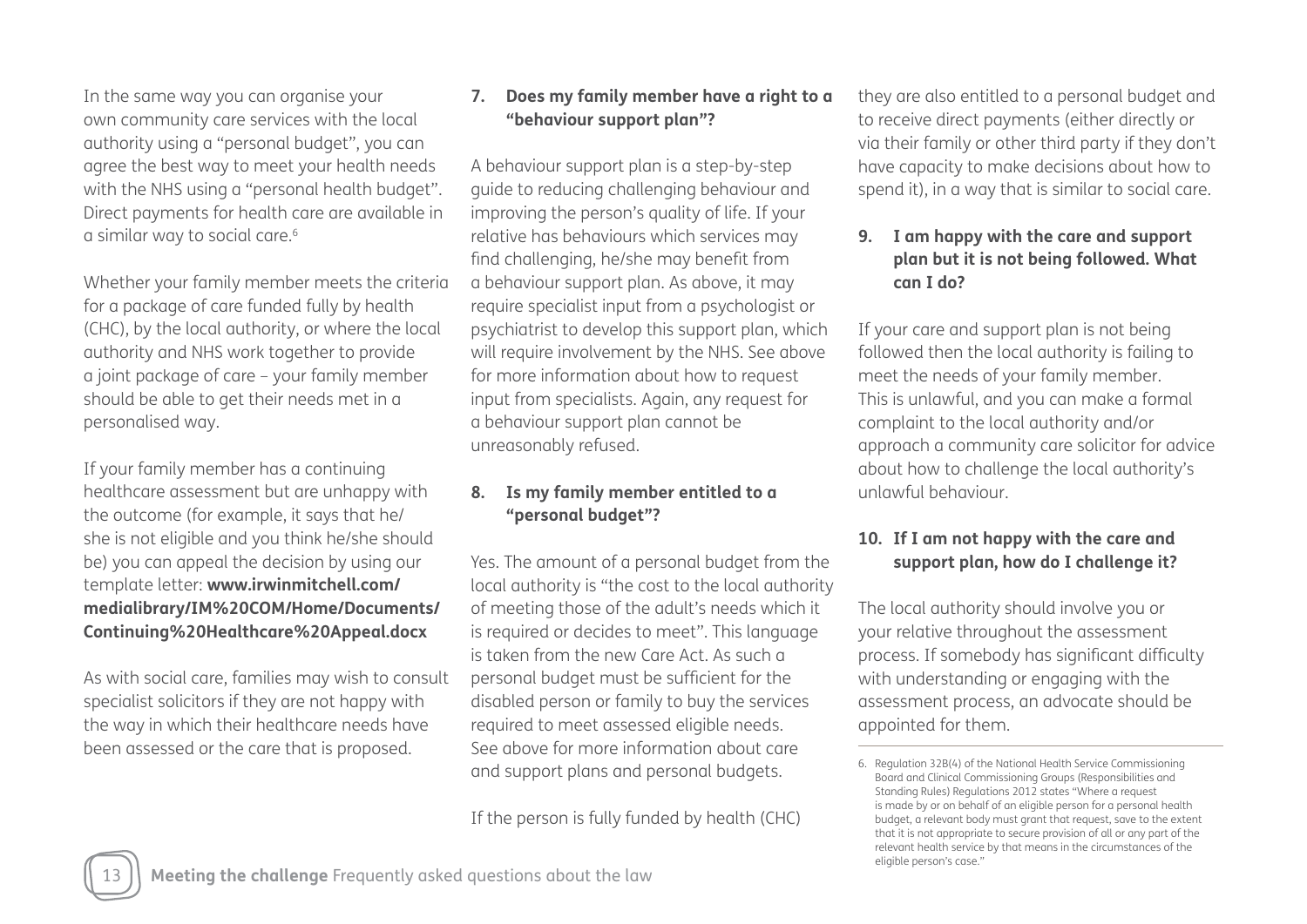As the Care Act provides that the assessment and care and support plan must be based around the wellbeing and needs of the individual, you or your family member will be able to provide your views throughout this process including on the proposed final care and support plan.

The local authority should therefore provide you with a draft care and support plan before it is finalised. This is because local authorities should agree the eligible needs and outcomes determined during the assessment process and keep a written record of this. If you are still not happy with the draft plan, then the local authority should take all reasonable steps to reach an agreement with the disabled person about the kind of support to be provided.

When you are provided with the draft care and support plan this is an opportunity for you to consider the contents and suggest amendments. Remember that the care and support plan should be detailed, setting out the what, how, when, and who of service provision. If any part of it does not reflect you or your relative's view about what he/she needs, then explain this to the social worker. When you sign the care and support plan, you are normally agreeing to the contents.

Sometimes families feel pressured to accept a care and support plan that they do not agree with. If you are not happy with the care and support plan, bring this to the attention of the social worker and explain why. If this does not resolve the problem, then consider making a formal complaint. More information about how to make a complaint is below. Depending upon the nature of the disagreement, the impact it is having on your relative and the urgency of the matter, you may want to approach a specialist solicitor who can challenge the lawfulness of a care and support plan. More information about judicial review and funding a case is also set out below.

At the time of writing this factsheet, new proposals have been put forward for an independent review process in relation to the care assessment and care and support planning process. These proposals are currently subject to consultation, however from April 2016 it is likely that there will be a new formal complaints process which allows for a staged response to complaints regarding the care assessments and care and support plans, with the right to seek an independent review of the decisions that have been made. This would not affect your right to seek legal advice.

#### **11. Is my family member entitled to advocacy?**

Under the Care Act 2014 local authorities have a duty to provide an independent advocate in certain situations. If your relative would experience substantial difficulty in participating in their social care assessment or review and / or the preparation of their care and support plan, then the local authority must provide an advocate.

There is no duty to do so if the local authority is satisfied that there is some other person who is an appropriate representative, such as a family member (provided that person is not engaged in providing professional care for your relative). The exceptions to this are where the local authority is taking a decision about whether the person should move to an NHS funded placement in a hospital for 4 weeks or more, or a care home for 8 weeks or more, or where there is a disagreement between the local authority and the person's "appropriate representative" and it is agreed that an advocate should be appointed.

There is already a right to advocacy in certain situations – for example, under the Mental Capacity Act 2005 if a person lacks capacity and is unbefriended then an Independent Mental Capacity Advocate (IMCA) must be

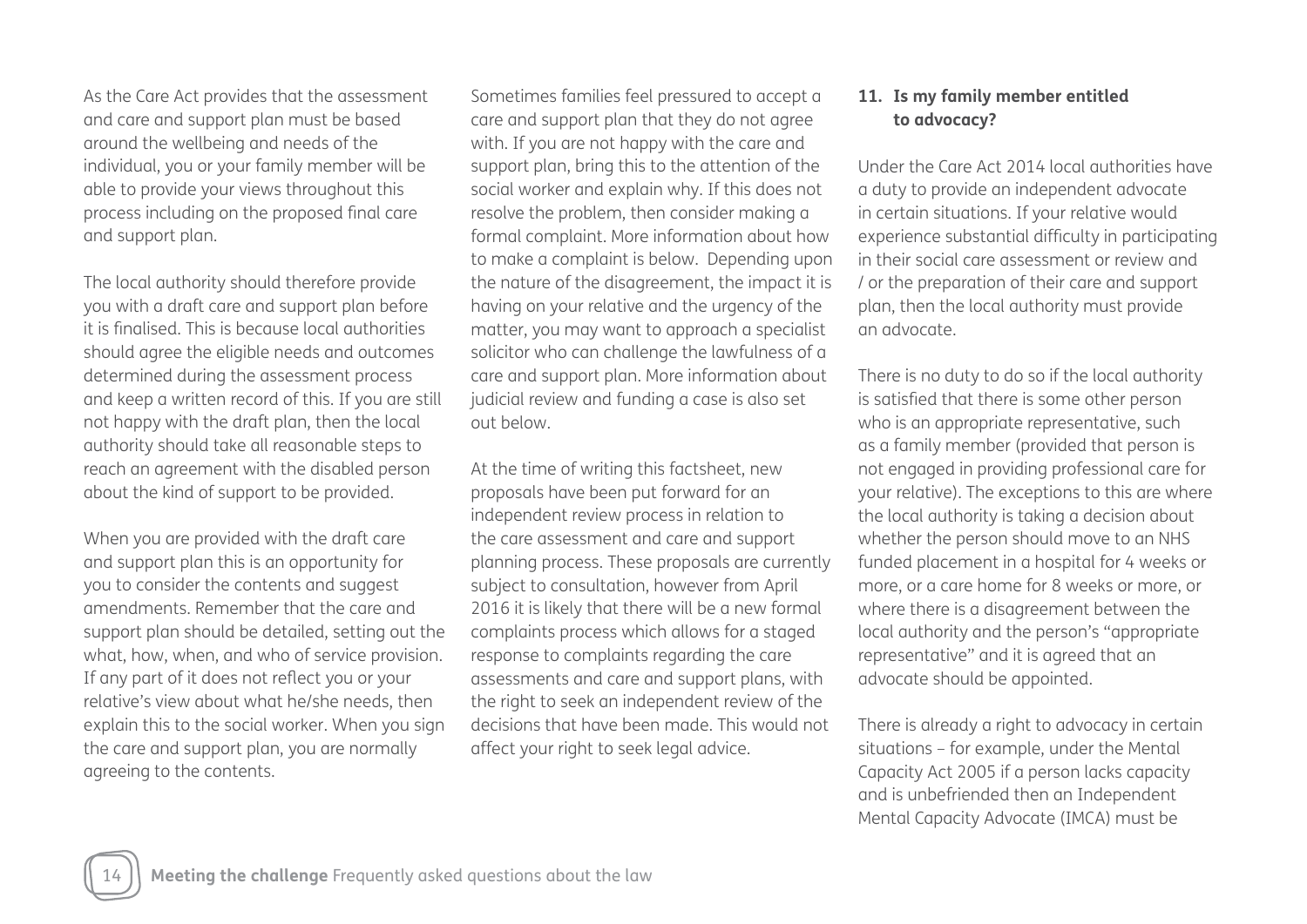# **challenge**

# **Meeting the When needs are not met**

instructed in relation to certain key decisions (serious medical treatment or changes in accommodation). If someone is detained under the Mental Health Act then they are entitled to an Independent Mental Health Advocate (IMHA).

## **Local support and availability**

**12. There are no support services in my local area to help when there is a crisis. What can I do about this?**

Sometimes, there are insufficient support services in a local area to step in when there is a crisis. This can result in an admission or readmission to a hospital or other residential settings when this could otherwise be avoided.

Local authorities will usually have out of hours social workers on duty if a crisis occurs during evenings or weekends. You can find out the telephone number to call in a crisis on your local authority's adult services website.

The responsibility to provide adequate local services lies with local authorities and with the NHS. There are a number of duties these public bodies have to provide services to meet the needs of people in the local area under various statutes, including the 2006 NHS Act. These are broad duties, and whether you can challenge a failure to provide a specific crisis service in your local area depends a great deal on the facts. If the failure can be challenged, then it will be by judicial review, and a community care solicitor should be able to provide advice, often funded by legal aid, about whether there are merits to the case.

#### **13. The right support services are available locally, but the local authority or NHS is reluctant to provide funding to access them. What can I do about this?**

Sometimes families may be able to identify what they believe is an appropriate placement for their loved one in the local area, or a bespoke care package, but the local authority

or NHS is reluctant to fund it.

Under section 18 of the Care Act, local authorities have a duty to provide services to meet all your relative's eligible needs, provided that they are ordinarily resident in the local authority's area. The local authority should also take into consideration the preferences of your family member and his/her family carers. However, local authorities are entitled to deliver the service in the most cost-efficient way possible so long as the need is still being met. Therefore, if there are two options available, both of which will meet your relative's needs, and one is cheaper than the other, the local authority can usually elect to provide the cheaper option. An important exception to this would be when the cheaper option would be inconsistent with the person's human rights – you may need advice on this from a specialist lawyer.

However, if you have identified a local service that is right for your relative, and their needs

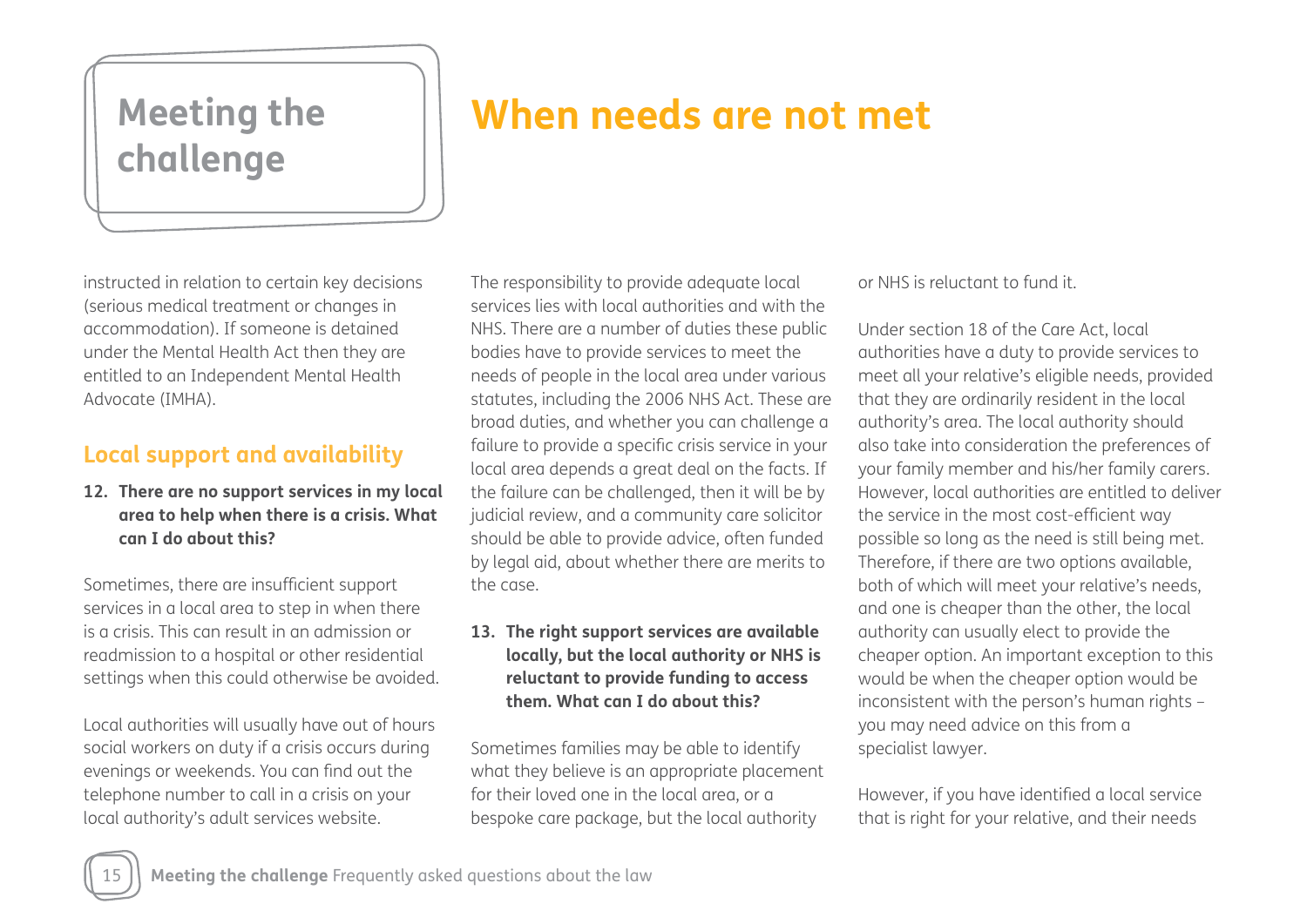are not being met by the cheaper service that the local authority is willing to provide, then it is likely that you can challenge this.

It is also important to consider the 'wellbeing' principle in the section 1 of the Care Act. Local authorities are under a duty to promote an individual's well-being, which includes a consideration of their personal dignity, health and wellbeing, their access to the community and maintaining relationships. This duty could be relied upon to ensure your family member can access the support that is right for them.

If a local authority refuses to provide a service that you think is more suitable to your relative's needs, then consider making a formal complaint. Also, consider contacting a community care solicitor, who will advise you about whether you can challenge the local authority's decision in court.

Often the NHS will have its own services which are available to all, subject to an agreement that the service is necessary to meet the assessed need. If your relative's needs are met by the NHS and you think that funding is preventing the service from being made available, you may want to approach a solicitor.

# **Exclusion**

#### **14. Can my family member be excluded from a service because his/her behaviour is too challenging?**

Your family member has the right to access healthcare and support. If she/he exhibits challenging behaviour, then he/she may require specialist support from a behaviour support team. This may involve a specific focus on how to manage challenging behaviour to promote access to the services your family member prefers.

If he/she is attending a particular service (for example, a day service) and the staff cannot cope with his/her challenging behaviour, consider raising your concerns with social services at an early stage. It may be that your relative requires more support then he/ she is getting in order to continuing accessing that service, and they are under a duty in accordance with the Equality Act 2010 to make reasonable adjustments to meet your family member's needs. You can seek independent advice from a solicitor is you feel that reasonable adjustments are not being made. Ultimately however, if an individual's behaviour is considered to be too challenging, possibly for example because they need restraining but staff are not appropriately trained, then they could be asked not to return. The local

authority or NHS would still however be under an obligation to meet their needs by finding another placement or even setting up a bespoke care and support plan if there are no other services available to them.

## **Changes to support**

#### **15. If my family member is not getting enough support, how do I challenge this?**

If your relative is not getting any support, or not getting enough support, then notify the local authority as soon as possible so that they can have a needs assessment, and a care and support plan can then be put in place.

If you relative is getting some support, but not enough, then you probably need to request a reassessment from the local authority. The only situation where a reassessment would not be required is where the current assessment accurately identifies your relative's needs but the local authority is failing to provide services to meet them – in which case the problem is with the care and support plan.

You can request a reassessment in writing to the social worker by explaining why the support is not enough (for example, have your relative's needs increased?). Just as above, when requesting a first assessment, a reassessment or review should be conducted within a

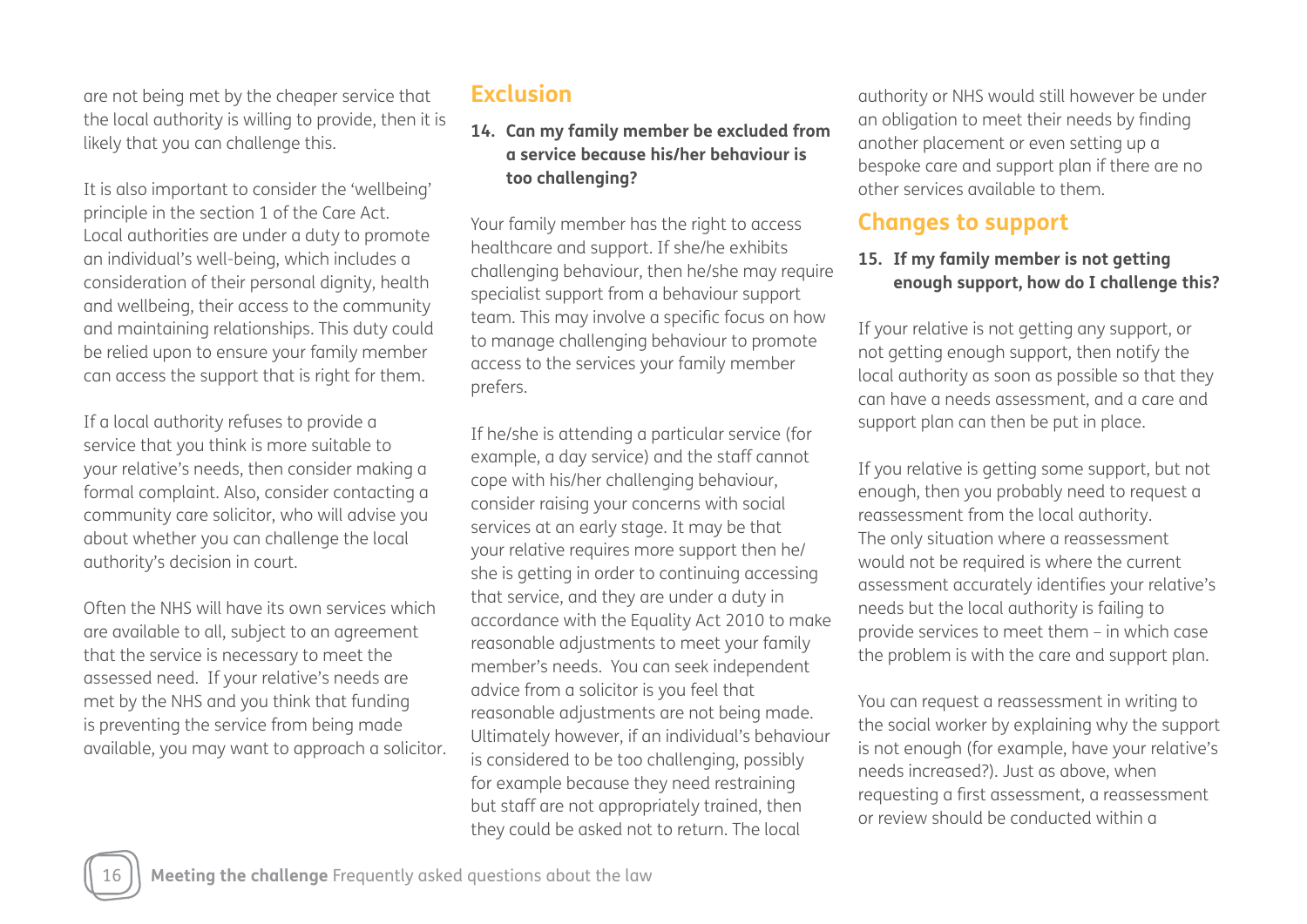reasonable time. If it is not, then consider making a formal complaint and seek advice from a community care solicitor.

If your relative's needs are urgent and/or the lack of support is having a significant impact on your relative, you may want to approach a solicitor. Your solicitor can request the local authority provides interim support pending a review if it is urgently required.

#### **16. How can I get my family member extra support at home?**

If your family member is not getting the right level of support at home, then contact the local authority and request a reassessment. It may be that social services will make a referral to the NHS if your relative also has health needs that are not being met at home. See above for information about requesting a needs assessment and about how the NHS and local authorities should work together.

#### **17. How can I change the support my family member is getting if his/her needs have changed since the last assessment?**

If your family member's needs have changed since his/her last assessment, then request a reassessment from the local authority. You can do so in writing or by telephone to the

social worker or adult social care department, explaining how your relative's needs have changed. Just as above when requesting a first assessment, a review should be conducted within a reasonable and appropriate timescale. If it is not, then consider making a formal complaint and/or seek advice from a community care solicitor.

If your relative's needs are urgent, approach a solicitor as soon as possible. Your solicitor can request the local authority provides interim support pending a review if it is urgently required.

#### **18. My family member is nearing 18. What rights does she/he have in the transition from being a child to being an adult?**

Planning for the transition period between childhood and adulthood should start at 14 years old for children who have a statement of special educational needs<sup>7</sup> (these are now being replaced with Education, Health and Care Plans). At this point, social services should contact your family member to carry out an assessment. If your family member is statemented and has reached 14 but has not been contacted by the local authority, write to social services and explain that your family member requires an assessment for his/her transition period.

Under section 58 of the Care Act, local authorities have a duty to conduct an assessment of a child's needs for care and support where it appears to the local authority that a child is likely to have needs for care and support after becoming 18, where it would be of significant benefit to the child, and where there is consent to an assessment.

The purpose of the assessment is to consider whether the child has needs for care and support now or after reaching the age of 18, and to find out what those needs are. The assessment must have regard to the wishes and preferences of the child, the outcomes that are sought, and the severity and overall extent of needs.

Once the child's needs assessment has been completed, under section 59 of the Care Act the local authority will need to provide an indication as to which of the child's needs are likely to meet the eligibility criteria after the age of 18, and advice and information about what can be done in order to meet or reduce the needs now and what can be done to delay or prevent further or more extensive needs developing. When the child reaches the age of 18 the local authority may decide to treat the child's



<sup>7.</sup> Under section 5 of the Disabled Persons (Services, Consultation and Representation) Act 1986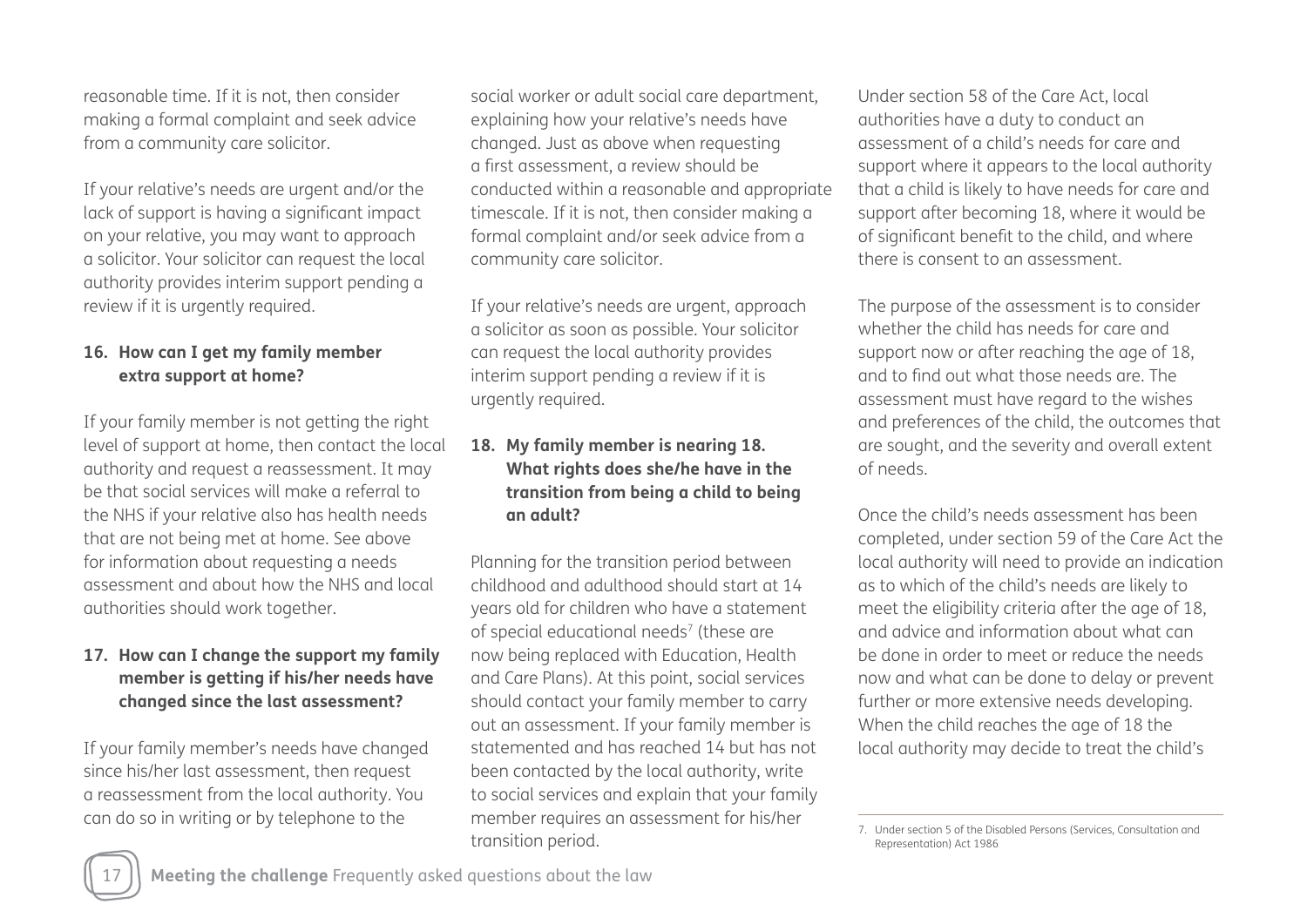needs assessment as a full needs assessment under the Care Act in order to ensure a smooth transition without any delays or gaps in provision.

If the local authority decides not to treat the child's needs assessment as a full needs assessment, local authorities have a power to continue to provide the services currently being provided after the child's 18th birthday.

As stated above, local authorities have a duty to conduct a carer's assessment on appearance of need, consider whether the carer's needs are eligible, and provide a carer's support plan. A similar duty in respect of carers of disabled children, who are likely to have needs once the child reaches 18, is contained in section 60 of the Care Act.

### **Challenging decisions about services**

**19. My family member's current placement is not right for them (eg. there are too many people living there and the staff don't have the right skills). It makes his/ her behaviour worse. How can I get him/ her moved?**

You can start by alerting the local authority that your family member's placement is not suitable

for their needs and request a reassessment and/or that it is in their best interests to be moved. During the reassessment process, explain to the social worker why your family member is not getting the care they need and the potential consequences if they remain where they are. Be sure to request appropriate experts are involved in the reassessment process and ensure it captures all the necessary detail. If you feel the situation is reaching a crisis point, explain the urgency to the local authority and approach a community care solicitor if the local authority is not acting to address the situation.

If the dispute is about what is in their best interests, and agreement cannot be reached, then it may be necessary for the matter to be considered by the Court of Protection.

#### **20. If the public authority says that my family member can't receive care at home, how can I challenge this?**

Sometimes, the NHS body or the local authority responsible for your family member's care may say that his/her needs cannot be met at home. This is often the case where his/her needs are very complex or he/she exhibits very challenging behaviour. If your family member's preference, and/or your preference, is for him/ her to remain at home and receive a package of

care in the home, then this should be taken into consideration by the decision maker.8 A bespoke care package can sometimes be set up to ensure that their needs are met at home. The decision maker in this case may be the local authority or the CCG, and the individual's rights to a private and family life under the Human Rights Act 1998 will need to be considered. However, an authority can take into account the cost of the bespoke placement compared to residential care when considering how to meet the person's needs. Any decision to refuse to set up a bespoke plan could be challenged by judicial review, and specialist advice should be sought from a community care solicitor.

Even if the plan is to move your family member into a residential placement or into hospital, it should be as close as possible to home, in order for your family member to remain close to family and friends and to enable them to remain a part of their local community.9 He/she should only be moved out of area if it is particularly suitable to meet his/her needs. See below for more on what to do if the local authority or NHS want to move someone a long way from home.



This is because choice and control are supposed to be at the heart 8. of the community care and support planning process. Within the Regulations and Guidance accompanying the Care Act 2014, there are numerous references to the need to put choice and control in the hands of disabled people.

This has been a policy objective of the Government since 2011, see 9.the Department of Health's policy "Valuing People: A new Strategy for Learning Disability for the 21st Century" at para 6.30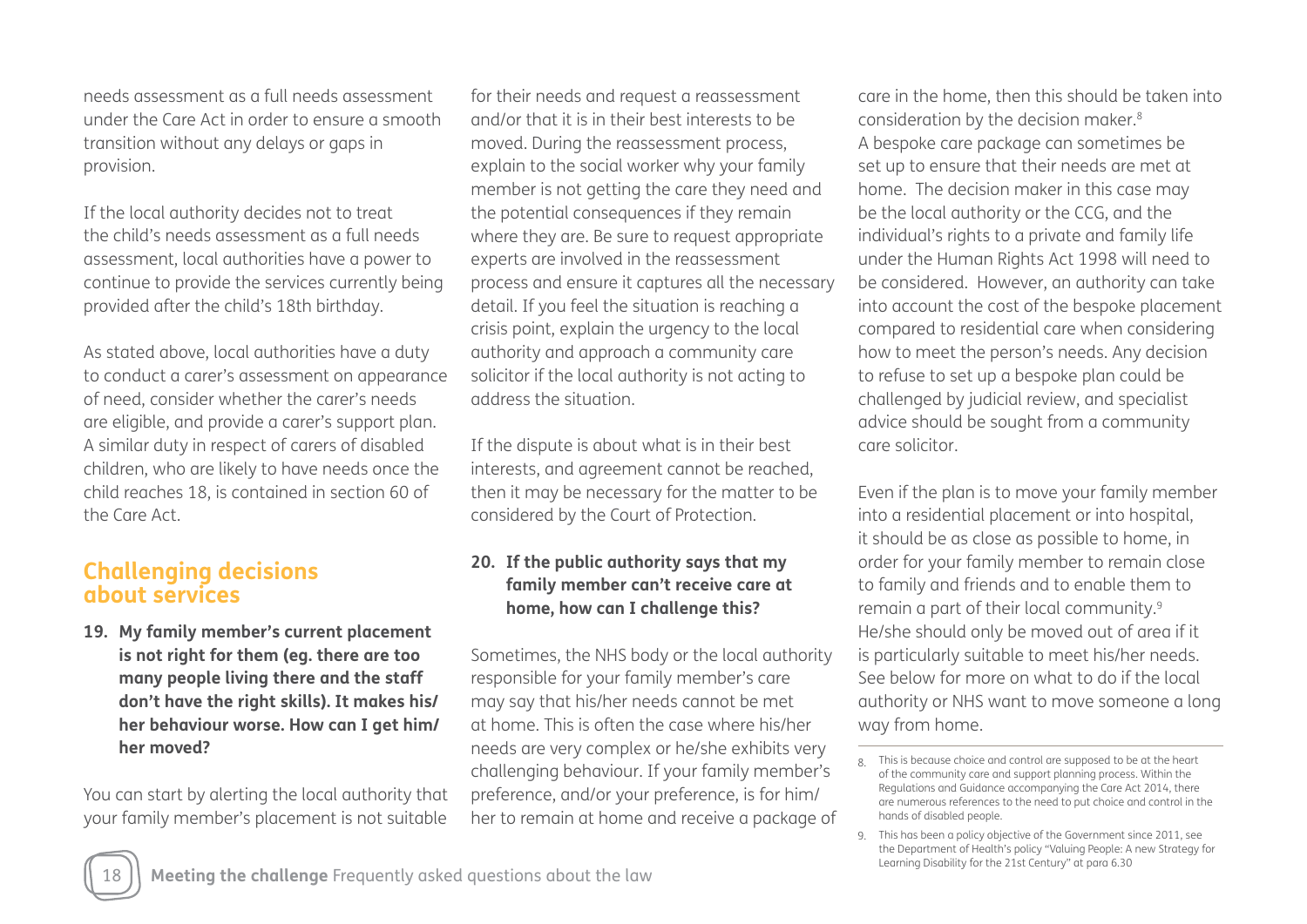If he/she lacks capacity to decide where they live, it is likely that a best interests decision will need to be taken under the Mental Capacity Act 2005. This should be done in consultation with you and you may be able to challenge the ultimate decision in the Court of Protection and/ or in judicial review proceedings. There is more information below about judicial review and about the Court of Protection.

These cases are often very complex and whether you can challenge the decision will depend on the facts, so it would be prudent to contact a community care lawyer as soon as possible if you are notified that your relative cannot be cared for at home for advice.

#### **21. The public authority wants to send my family member to a placement too far from home. How can I challenge this?**

The local authority must provide services that meet your family member's eligible needs. Sometimes, local authorities and NHS bodies argue that the only placement that will meet his/her needs is far from home. This can be very difficult for families who want to be able to visit regularly, and for your family member who relies on support from the family.

It may be possible to challenge the decision to move your family member to a placement far from home if it will not meet his/her needs or if it is not the most appropriate placement for them. It may also be arguable that moving your family member far from home breaches his/her right to a private and family life under the Human Rights Act 1998. This may be the case if, for example, a bespoke community placement could be created to meet your family member's needs. Any such challenge will be made by judicial review or possibly in the Court of Protection (see below for more information) and expert legal advice will be required. Legal aid is likely to be available to obtain this advice.

A failure to consider the person's family relationships, their own wishes and feelings, and their physical and mental health and wellbeing, may also breach section 1 of the Care Act 2014, which requires a local authority to promote an individual's well being.

It may also be possible to challenge the CCG's failure to commission adequate services in the local area. The NHS Acts require adequate provision of services to meet patients' health needs in local areas. Furthermore section 5 of the Care Act places local authorities under a duty to promote the efficient and effective operation of a market in care services. However, this is a complex area of law and you are likely to require expert legal advice about whether

there are sufficient merits to bring a legal challenge such as this.

#### **22. My family member's home has been adapted, but I am not happy with the results. What can I do?**

If you are unhappy with the quality of the adaptations to your family member's home, then the first step is to make a formal complaint. Make sure that you explain why the adaptations are inadequate and the effect it has on your family member.

If the formal complaint does not resolve the matter, you want to approach the local government ombudsman or approach a specialist solicitor for advice about how to take it further. It may be that you can challenge the failure to provide suitable adaptations if they fail to conform to the recommendations set out in the assessment, or if they will not meet your family member's needs.

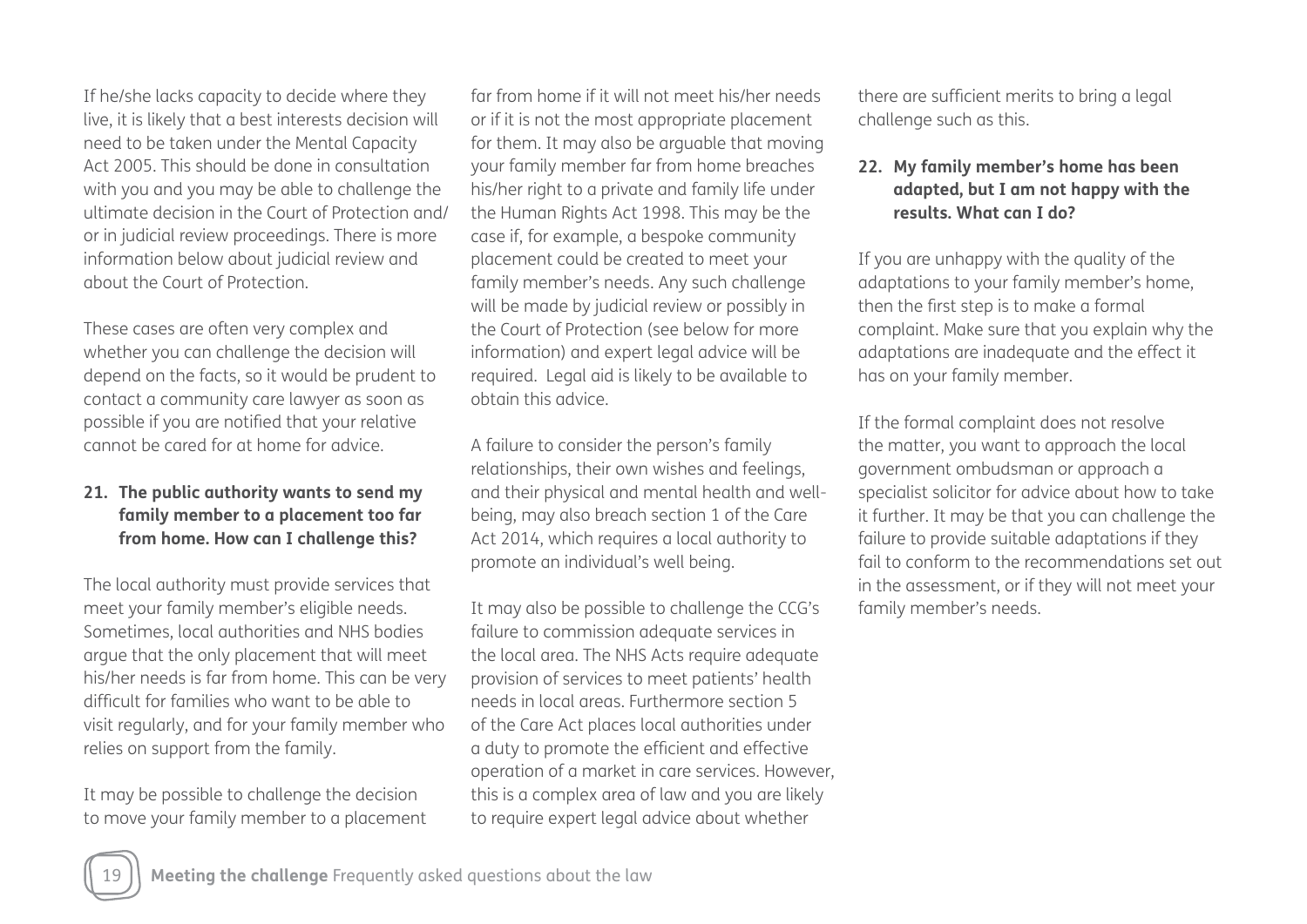### **Decision Making (the Mental Capacity Act)**

**23. I am concerned that I am being shut out of decisions being made about my family member's care. What rights do I have to be involved?**

Families frequently report concerns that decisions have been taken about the welfare of their relative, without them being properly consulted.

If an adult lacks the mental capacity to make a particular decision (for example about where they are going to live), then any decision made on his/her behalf must be made in their best interests and in accordance with the Mental Capacity Act 2005. The kinds of decisions that might be made on behalf of a person who lacks capacity may be about where he/she lives, what care he/she receives, what contact he/she has with others, and what medical treatment he/she receives. All professionals, including social workers and doctors and nurses, must consult with family members before taking a decision on behalf of a person who lacks capacity if it is practicable and appropriate to do so. This is a legal duty under the Mental Capacity Act.

The Care Act also imposes new duties to consider where an individual may have 'substantial difficulty' in engaging in the assessment and care-planning process. Where this is the case, then an appropriate individual will need to be consulted about their needs (for example a family member), or where there is no appropriate individual, an independent advocate would need to be appointed.

If you are concerned that decisions have already been taken and you were not consulted, then you can use our template letter to register you concern and request a "best interests meeting": **www.irwinmitchell.com/ medialibrary/IM%20COM/Home/Activities/ Documents/Template-letter-2.doc**  If you are concerned that decisions may be taken by professionals without consulting you in the future, you can use our template letter to explain your right to be consulted: **www.irwinmitchell.com/medialibrary/IM%20 COM/Home/Activities/Documents/Templateletter-1.doc**

If you wish to gain legal authority to make decisions about money, property and/or welfare on behalf of a family member who lacks capacity, you can apply to the Court of Protection to become a Deputy. However, you do not need to be a Deputy in order to be consulted by professionals before decisions are made on your relative's behalf. The Mental Capacity Act is clear that professionals must consult with you anyway.

You may want to consider applying to become a personal welfare deputy if there is a series of one-off decisions to be made, to break through an impasse (for example, between "warring' family members) or to save time and expense of regularly returning to the Court of Protection to authorise decisions.

It is however important to note that the Court is reluctant to appoint personal welfare deputies unless there is a particular reason why this is required in any given case. You can find out more about becoming a Deputy here:

#### **www.challengingbehaviour.org.uk/learningdisability-files/15---Making-Decisions-web. pdf**

If your relative has capacity to make the relevant decisions for him/herself, then you do not have a right to be consulted by professionals. It will be a matter for your relative to make the decision. He/she can involve you in making any decision as much or as little as he/she wishes to. His/her wishes must be respected by the professionals.

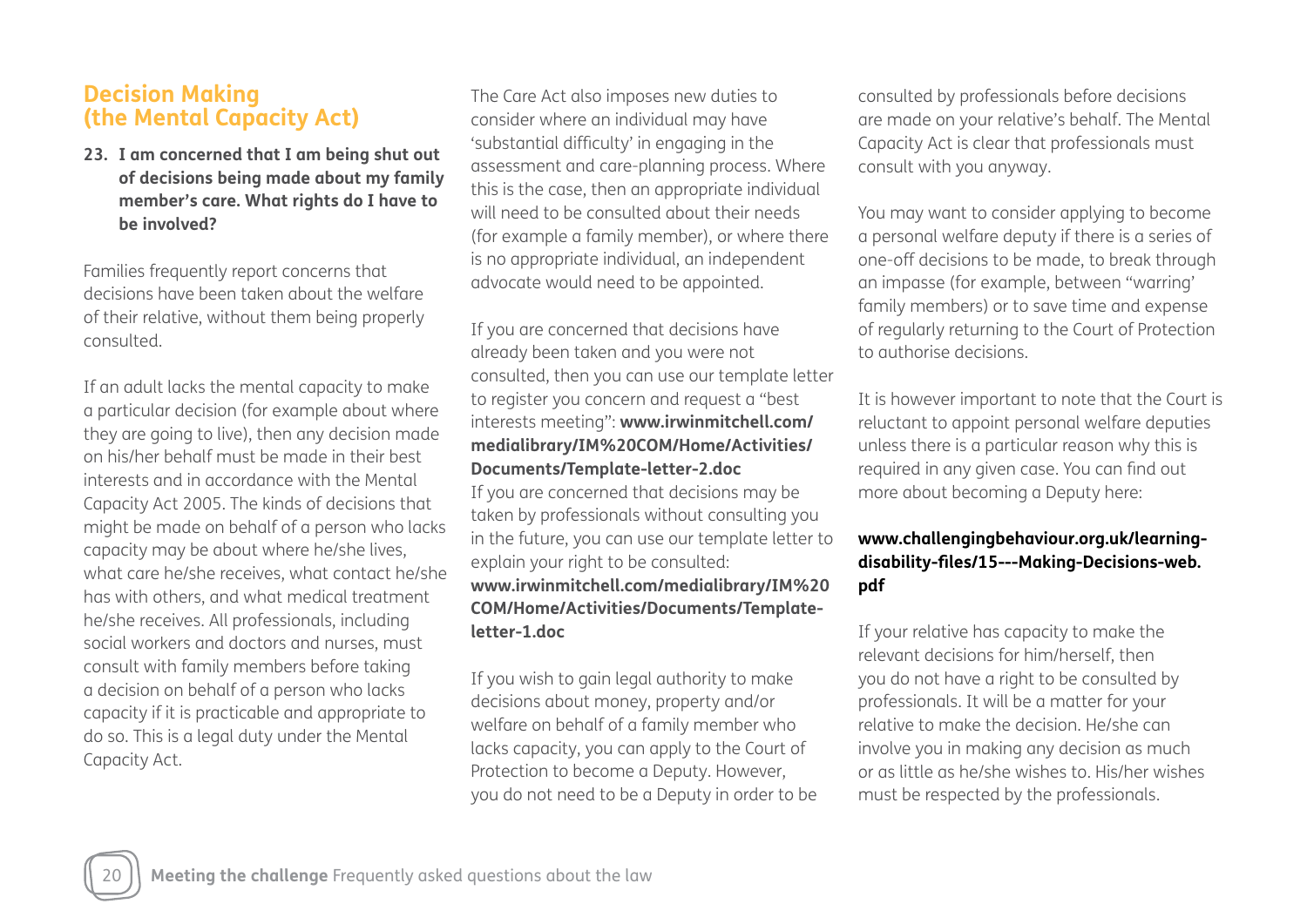#### **24. My family member is under the MHA – do I have a right to be involved in decisions about their care and treatment?**

This very much depends upon what the decision is, whether your family member has the capacity to make the decision themselves, what their views are on the family member's involvement, and whether they have capacity to consent to disclosure. In the first instance you should ask to be involved, and if refused ask for clear reasons why. If you are not satisfied with the answer, you may well need independent legal advice.

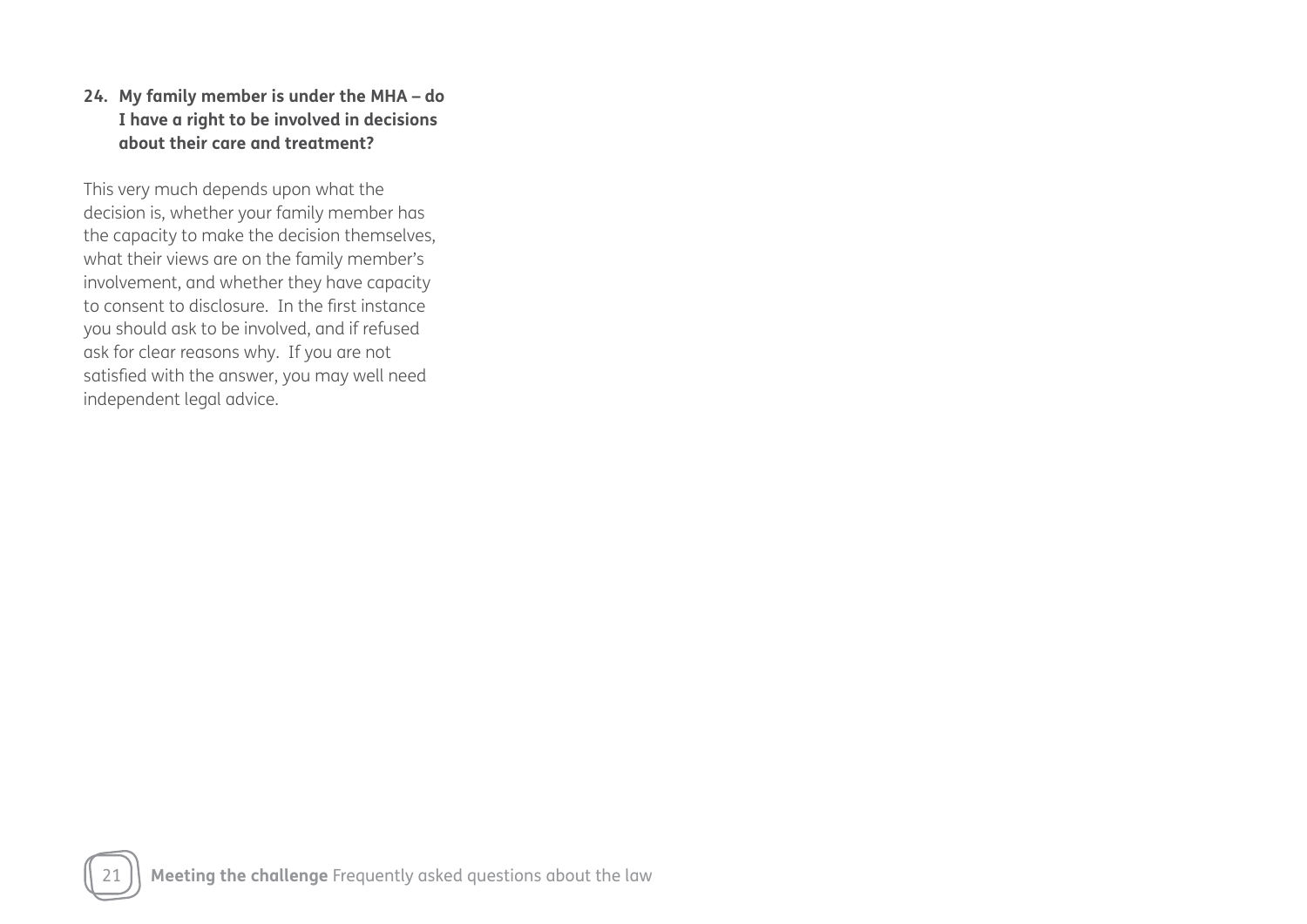# **challenge**

# **Meeting the The Mental Health Act**

## **Detention under the MHA**

**25.The public authority wants to detain my family member in an inpatient unit. How can I challenge this?**

If a public authority wishes to detain your relative, but has not already done so, you may be able to prevent it by seeking legal advice immediately.

It may be the case that your relative was admitted voluntarily to hospital but the doctors indicate that they want to prevent your relative from leaving, or it may be that the police or doctors believe your relative should be taken to hospital to be detained. Either way, the following principles apply.

There are two ways your relative could be lawfully detained in an inpatient unit: under the Mental Health Act 1983 ("MHA") or under the Mental Capacity Act 2005 ("MCA").

## *The Mental Health Act*

If your family member suffers from a "mental disorder" (see below for more on what this means), then Approved Mental Health Professionals (AMHPs)<sup>10</sup> have the power under the MHA to "section" (or detain) your relative if they consider it necessary and in the interests of his/her own safety or the safety of others. Usually, two doctors must examine and assess your relative and recommend that the criteria under the Act are met before he/she is sectioned.

A person, including a person with a learning disability, can be detained under section 2 of the MHA in order to carry out an assessment if:

a. He/she is suffering from "a mental disorder of a nature or degree that warrants detention in hospital for assessment" (or assessment followed by medical treatment) for at least a limited period;and b. He/she ought to be detained in the interests of his/her own health or safety, or with a view to the protection of others.

A person, including a person with a learning disability, can be detained under section 3 of the MHA in order to receive treatment if:

- a. He/she is suffering from a "mental disorder of a nature or degree" that makes it appropriate for them to receive medical treatment in hospital; and
- b. It is necessary for his/her own health or safety, or for the protection of others, that he/she receives such treatment and it cannot be provided unless he/she is detained under this section; and
- c. Appropriate medical treatment is available for him/her.



<sup>10.</sup> The Mental Health Act gives AMHPs the power to make an application to admit you to hospital under a section of the Act if they consider it necessary and the best way of ensuring you receive the right care and treatment. An AMPH can be a social worker, nurse, occupational therapist or psychologist who has been approved by a local authority.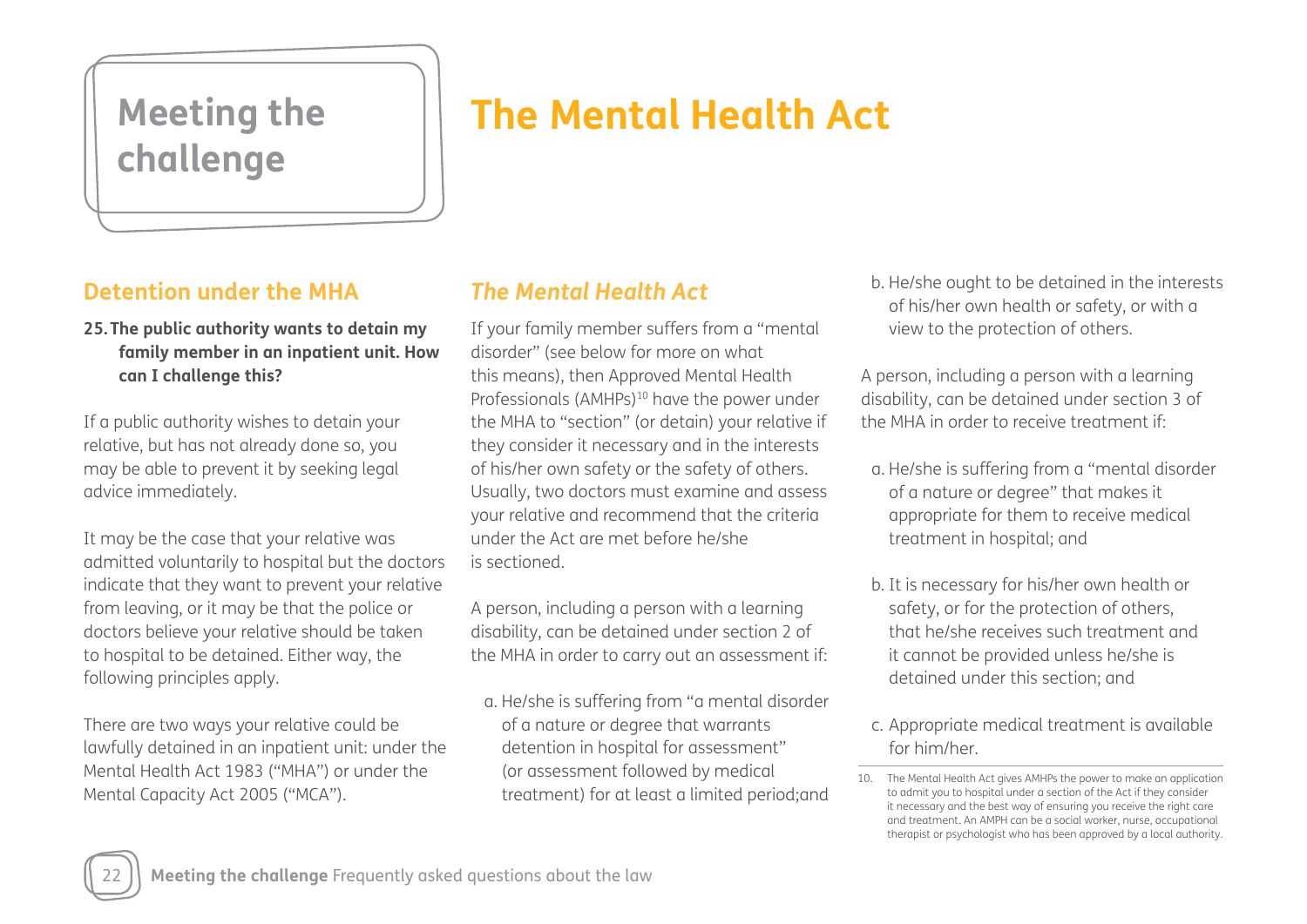'Mental disorder' is defined in the Mental Health Act as "any disorder or disability of mind". This includes any mental health problem (e.g. depression or schizophrenia), as well as autistic spectrum disorders (including Asperger's syndrome) and learning disabilities.

However, someone with a learning disability and no other form of mental disorder may not be detained for treatment unless their learning disability is accompanied by 'abnormally aggressive or seriously irresponsible conduct' on their part.

The AMHP must consult the person's nearest relative before sectioning them, if they are being admitted under section 2 or section 3. However, the person's nearest relative cannot prevent them from being admitted under section 2. They can object to detention under section 3 going ahead, in which case the AMHP must apply to the County Court for an order "displacing" the nearest relative or taking their powers away from them.

The Mental Health Code of Practice states that when deciding whether it is necessary to detain patients, that doctors and AMHPs must always consider the alternative ways of providing the treatment or care they need and whether there are less restrictive alternatives to detention under the Act. This includes through

management in the community. The Code of practice also states that consideration should be given to:

- the patient's wishes and view of their own needs
- the patient's age and physical health
- any past wishes or feelings expressed by the patient
- the patient's cultural background
- the patient's social and family circumstances
- the impact that any future deterioration or lack of improvement in the patient's condition would have on their children, other relatives or carers, especially those living with the patient, including an assessment of their ability and willingness to cope, and
- the effect on the patient, and those close to the patient, of a decision to admit or not to admit under the Act.

The sections above (sections 2 for assessment and 3 for treatment )are to be used in most circumstances, but if the situation is urgent then your relative can be detained under section 4 for an emergency admission to hospital for up to 72 hours on the recommendation of one doctor.

If you do not believe the criteria set out above applies to your relative, then seek assistance from a mental heath lawyer as soon as possible for advice about whether you can prevent your relative from being sectioned in hospital.

Under the Act people can also be 'sectioned' and detained in an inpatient setting via the Court or prison system. The rules around the detention of someone in these situations are different to those outlined above. For example, the rules around the role of the Nearest Relative are different. You can find out more on Mind's website here:

#### **www.mind.org.uk/information-support/legalrights/nearest-relative/nearest-relativesrights/**

# *The Mental Capacity Act*

If the MHA does not apply to your family member's situation, but they lack mental capacity in relation to their own care and treatment, then they may be deprived of their liberty under the MCA. It would have to be in their best interests to do this.

A set procedure must be followed in order for a deprivation of liberty to be lawful. It is the responsibility of the 'supervisory body' (e.g. the Local Authority), to ensure the procedure is followed. Firstly, a mental capacity assessment

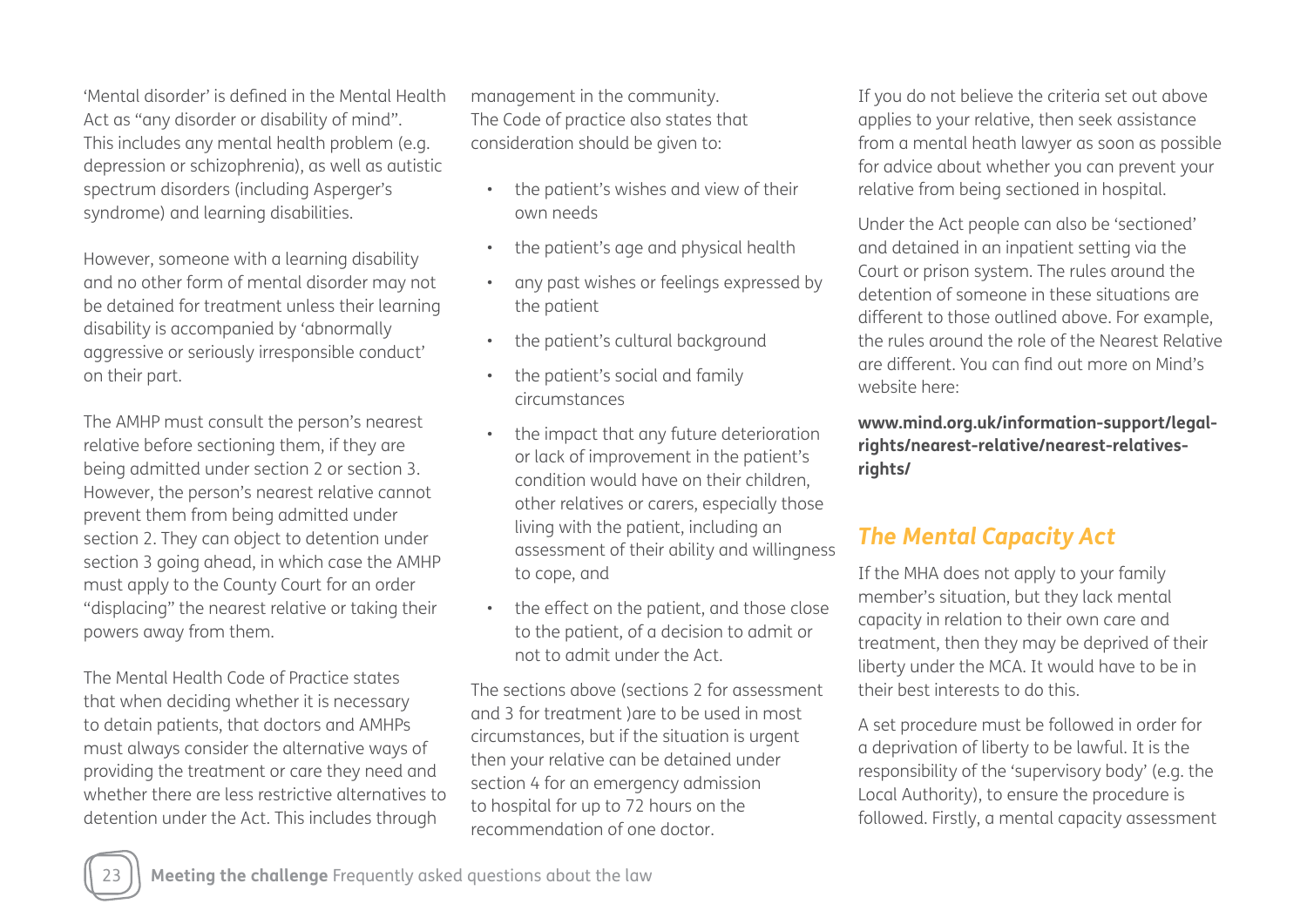must be carried out to determine whether your family member lacks capacity to decide whether to be admitted to hospital. If they have capacity to make this decision, then your family member cannot be forced to go into hospital unless the criteria under the MHA are met (see above).

If your family member does not have capacity to decide about admission, then a mental health assessment must be carried out to check whether they should actually be detained under the MHA (above). A best interests assessment must also be carried out to ensure that it is in your family member's best interests to be deprived of their liberty. It may be in their best interests if it is necessary in order to prevent them from coming to harm and it is a proportionate response to the likelihood of them suffering harm and the seriousness of that harm. If it is, then the Local Authority will grant an urgent or standard authorisation of his/her deprivation of liberty, subject to a number of other assessments being carried out (for example in relation to the person's age).

If you believe your family member has capacity, or you do not believe it is in their best interests to be deprived of their liberty in hospital, then contact a community care solicitor as soon as possible for advice about whether you can prevent your relative from being detained in hospital.

#### **26. My family member is being detained in an inpatient unit. How long can they be detained for and should their case be regularly reviewed?**

If your family member is being detained under the Mental Health Act 1983<sup>11</sup>, their detention time and any renewal of a period of detention depends on the type of section they are being detained under:

- Under section 2 your family member can only be detained for up to 28 days, although they may not stay for this long. At this point your family member will either by discharged or transferred onto section 3 for treatment;
- Under section 3, your family member can be detained for up to 6 months, although they could be discharged before this time is up. Detention under section 3 can be renewed for a further 6 months. After that, detention can be renewed for further periods of one year at a time.

See above for more information about how to challenge your family member's detention as an inpatient under the MHA.

#### **27. My family member is being detained in an inpatient unit. What rights to I have to visit them? If visits are being restricted, how can I challenge this?**

Generally, restrictions on visiting rights for families must be proportionate and in the best interests of patients, including the relative of the family in question. This is because families' rights to family life under Article 8 of the European Convention on Human Rights are clearly engaged by any restrictions on visits to detained patients. To say Article 8 is "engaged" means that there will be an interference with the family member and patient's Article 8 rights if visits are restricted; however sometimes such restrictions can be justified if, for example, there is a good reason for it and on balance it is proportionate.

Under the Code of Practice for the Mental Health Act 1983, all patients in hospital under the MHA have the right to be visited by anyone they want to see. Hospitals are encouraged to make visits as comfortable and easy as possible for both the patient and the visitor. Having flexible visiting times and access to pleasant surroundings will contribute to this.

Hospital managers can only restrict or prevent certain visitors in some circumstances. They can only do so on clinical grounds (e.g. the clinician believes visits will be detrimental to the safety or wellbeing of the patient) or security grounds (e.g. the behaviour of the visitor is very disruptive).

11. https://www.gov.uk/government/publications/code-of-practice-mentalhealth-act-1983

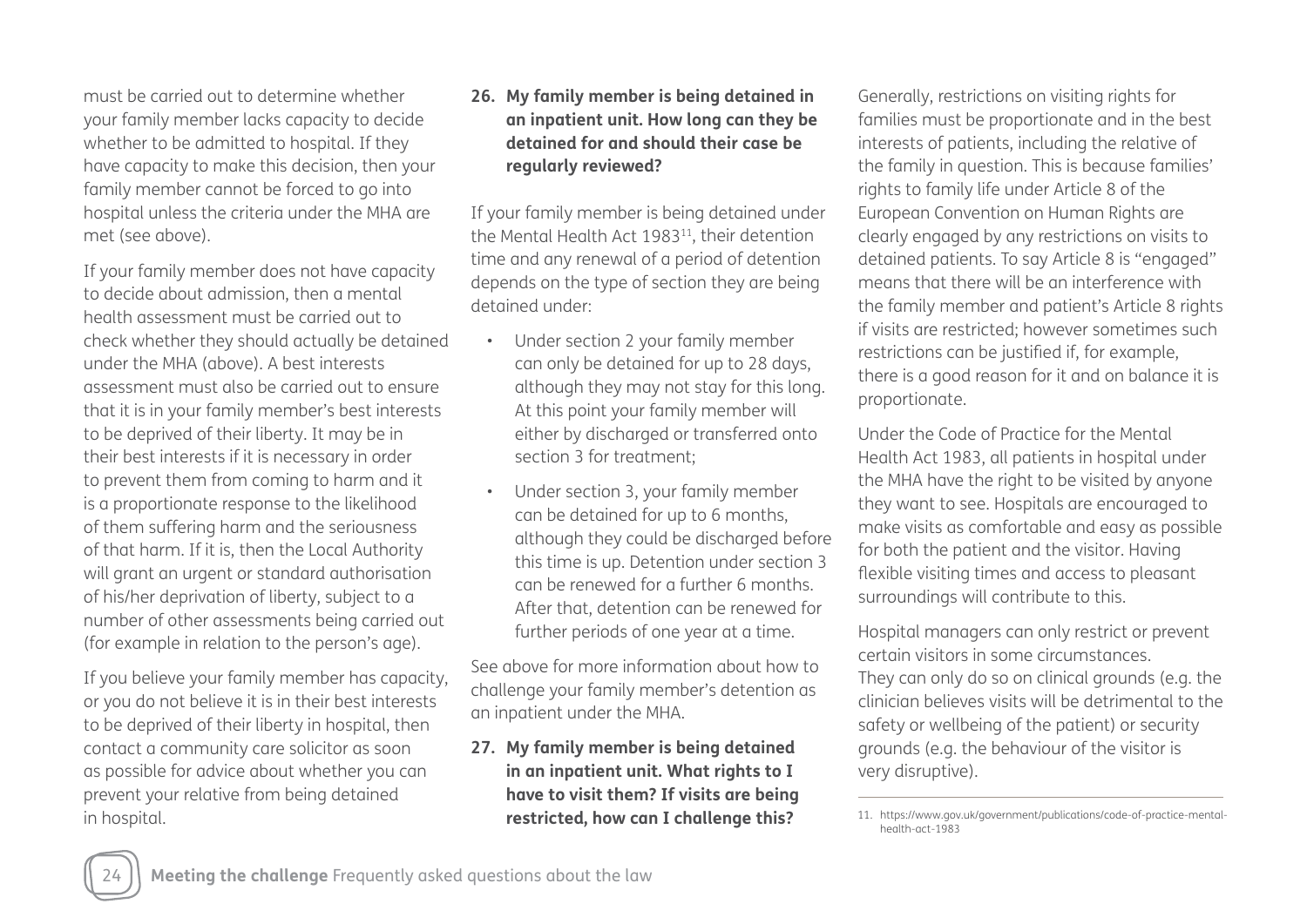Since the decision to prohibit a person (who the patient wants to see) from visiting is a serious interference with the patient's human rights, other ways of dealing with the problem should be considered first.

If you are unhappy with any restrictions on visiting your family member in hospital, first ask to see the hospital's policy regarding visits. This will provide you with more information. You can also make a formal complaint to the clinician in charge of your family member's care, and approach a mental health solicitor if this does not resolve the problem.

If your family member is being deprived of his/ her liberty under the Mental Capacity Act 2005 in order to receive treatment in hospital, then the hospital's normal policy regarding visitors will apply. If your family member has capacity in relation to contact with other people, then he/she can accept visits from anyone that he/she wants to see. If your family member lacks capacity to make decisions in relation to contact then the usual process under the Mental Capacity Act should be followed, which means initially all the relevant parties should seek to reach a consensus on what is in his/ her best interests. If there is a dispute between members of the family and/or professionals involved in his/her care about whether it is in your family member's best interests to see certain people, then you may want to seek

the assistance of a community care lawyer for advice about how to resolve this.

#### **28. My relative is being detained in an inpatient unit. Who has overall responsibility for his/her treatment?**

A number of professionals are likely to be involved in your relative's treatment in hospital, but under the MHA it is the "Responsible Clinician" who has the overall responsibility for a patient. On admission, your relative will have been assigned a Responsible Clinician, who may be a doctor, psychiatrist, psychologist or similar. If you have any queries or concerns about the overall treatment your relative is receiving, the first person you should contact is the Responsible Clinician.

#### **29. What are my family member's rights in relation to medical treatment and careconditions in the unit? If I am not happy with his/her medical treatment or care conditions, how can I challenge this?**

If you are not happy with your family member's medical treatment or care conditions (for example, overuse of medication, lack of positive behaviour support, the use of seclusion, the use of restraints, a lack of meaningful activities, lack of access to fresh air, not meeting physical health needs etc.), then first consider raising

the matter with the clinicians with responsibility for his/her care. If this does not resolve the matter, depending upon the urgency of the situation, consider making a formal complaint to the relevant NHS body, for example the Clinical Commissioning Group or hospital trust. See below for more information about what do to if you are concerned that your relative is receiving a poor standard of care.

If a formal complaint does not resolve the matter, or it is very urgent, then how to challenge this depends on whether your relative has capacity.

#### **If your relative has capacity to make the decision**

If your relative has capacity to make decisions regarding his/her own medical treatment, then they are entitled to refuse that treatment. If they want treatment that is not being provided, a decision not to provide that treatment can be challenged by judicial review although this is not straightforward and specialist legal advice should be sought.

However, it is important to note that if your relative is detained under the MHA they can be treated in the first three months of their detention (under Sections 2, 3 and 37) without their consent (although some treatment, even in the first three months, always requires consent and/or a second opinion doctor). After

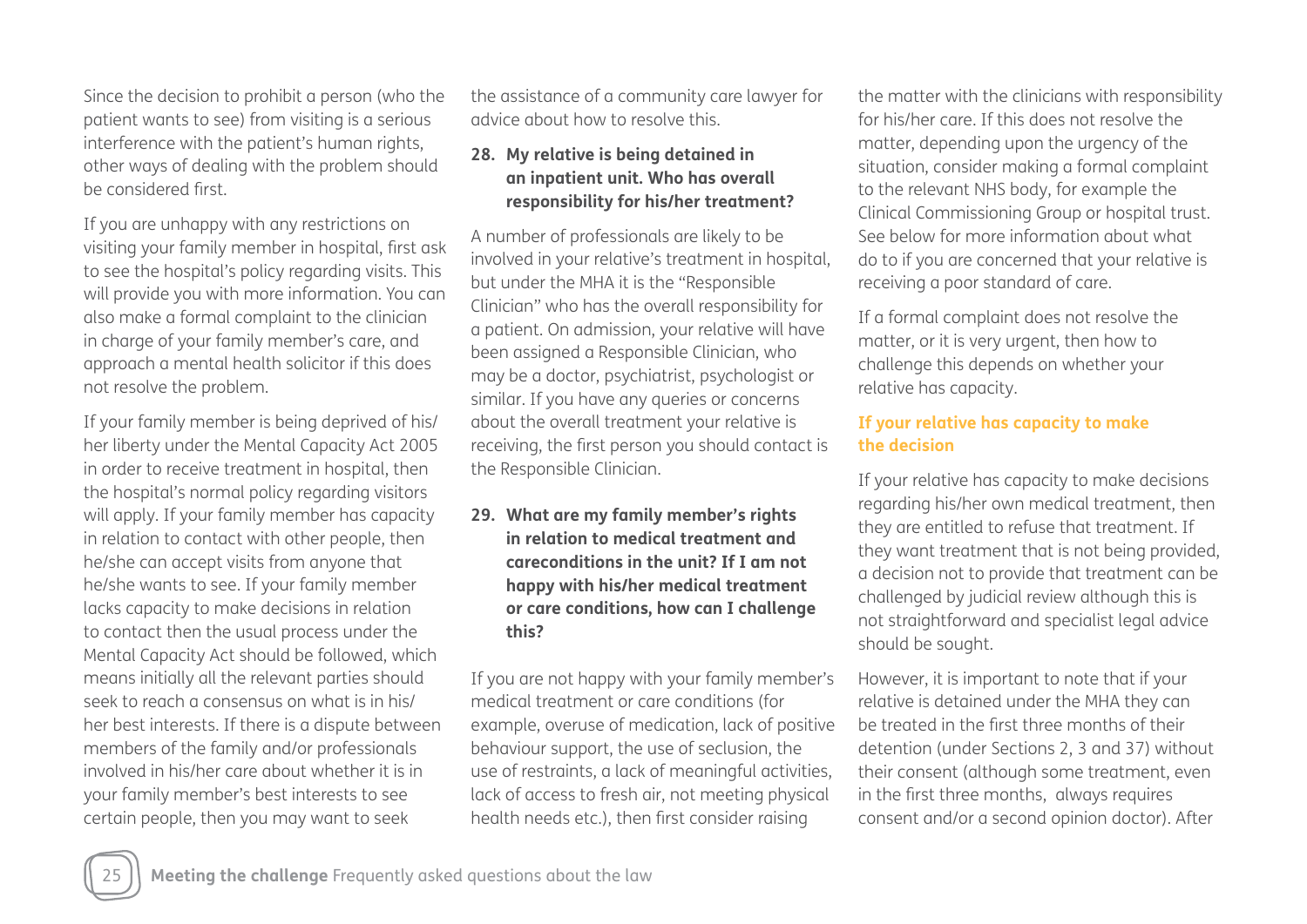3 months if your relative doesn't consent to treatment a second opinion doctor (SOAD) must be consulted and your relative can be given medication without their consent if the SOAD agrees with the responsible clinician. Your relative cannot make an advance directive to exclude treatment whilst detained under the Mental Health Act.

If you or your relative are not happy with the treatment the responsible clinician wants to give your relative (and which the SOAD has agreed to), see 'Ways to raise concerns and challenge decisions' section (Pg 33).

Note: Treatment for physical problems (i.e. not for a mental disorder) cannot be given without consent unless your relative also lacks capacity and it is agreed to be in their best interests.

#### **If your relative does not have capacity to make the decision**

If your relative does not have capacity to make decisions regarding his/her own medical treatment, then a best interests decision will be taken. This should include parents/ family members where appropriate, and ultimately if agreement cannot be reached an application can be made to the Court of Protection to determine whether the decision is in his/her best interests.

**30. My family member is being detained in an inpatient unit. I am concerned that** 

#### **the professionals involved in decisions about whether they remain detained, are not independent. How can I challenge this?**

Under the Mental Health (Conflict of Interest) (England) Regulations 2008, a professional cannot apply to detain a patient where there is a conflict of interest. Under the Code of Practice for the Mental Health Act 1984, it explains that conflicts of interest may arise where there is a relationship between the professionals involved, the doctors, the hospital where your relative is being detained, or to his/her nearest relative. This could for example be a financial or personal relationship.

If you are concerned that there may be a conflict of interest, which means that the professionals involved in your family member's detention are not suitably independent, then raise your concerns with the hospital managers and the clinicians with responsibility for your family member's care. If this does not resolve the matter, then approach a mental health solicitor for further advice.

#### **31. My family member is being detained in an inpatient unit. Does he/she have a right to an IMHA / IMCA?**

Whether your family member has a legal right to an advocate depends on the circumstances of their detention.

If they are being detained under the Mental Health Act 1983 (sections 2 or 3 or any criminal section) then they are entitled to an Independent Mental Health Advocate (IMHA).

If your family member is being deprived of their liberty of their liberty under the Mental Capacity Act 2005, an Independent Mental Capacity Advocate (IMCA) can be appointed if:

- The person is aged 16 or over;
- A decision needs to be made about either a long-term change in accommodation or serious medical treatment;
- The person lacks capacity to make that decision; and
- There is no one independent of services, such as a family member or friend, willing and able to represent them or be consulted in the process of working out their best interests.

Under the Mental Capacity Act, an IMCA must be instructed if the decision relates to:

- Providing, withholding or stopping serious medical treatment;
- Moving a person into long-term care in a hospital or care home; or
- Moving the person to a different hospital or care home.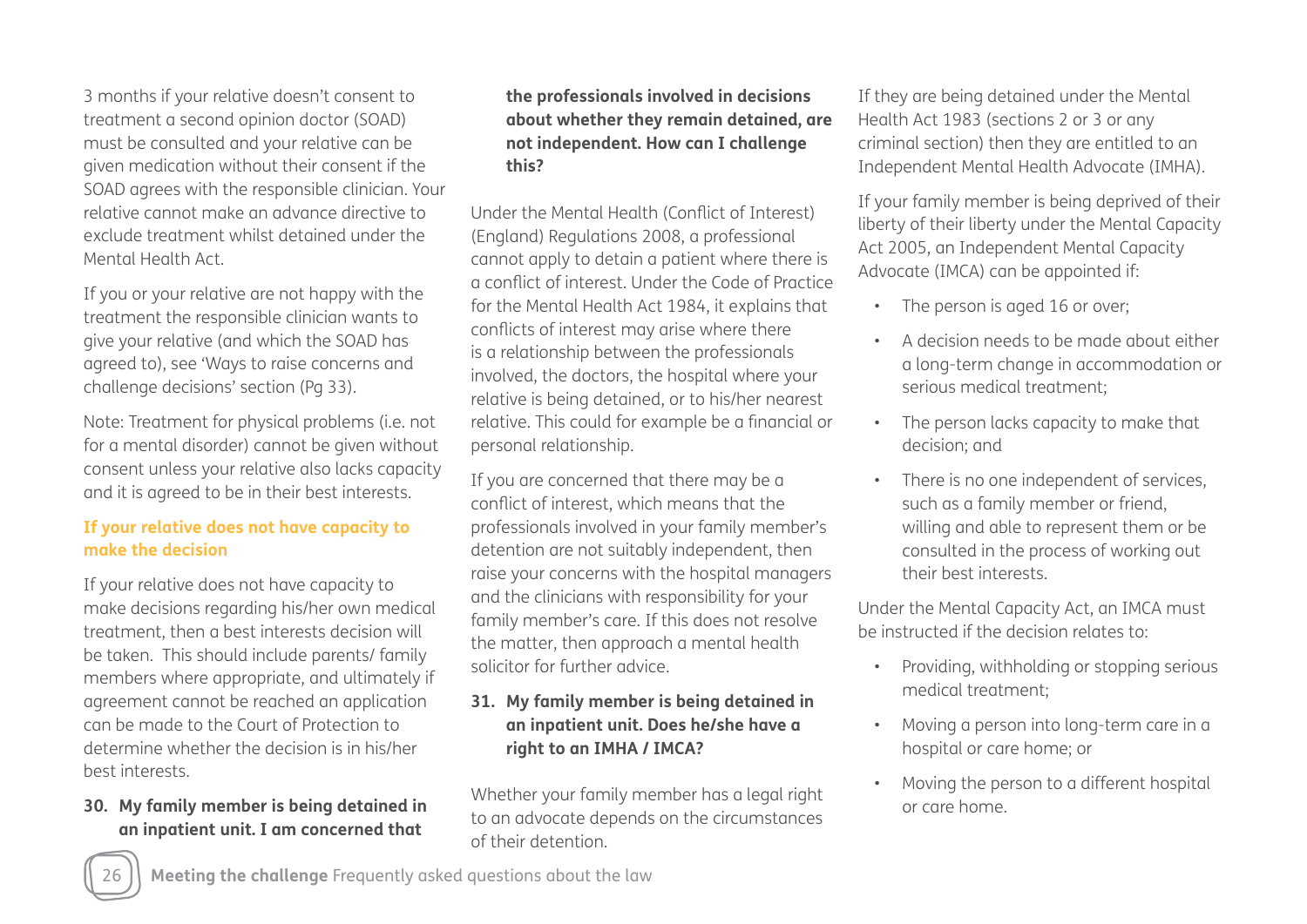#### **32. My family member is being detained in an inpatient unit. Does he/she have a right to a lawyer?**

Yes. If your family member is being detained under the Mental Health Act 1983, your relative can request the assistance of a lawyer at any time. If they lack capacity to instruct a lawyer or to ask for one, then normally the Mental Health Act Administrator at the hospital will inform the Mental Health Tribunal office, who will appoint a lawyer on your family member's behalf from the Law Society's Accreditation panel. The lawyer will have a duty to act in your relative's best interests.

If your family member is being deprived of their liberty under the Mental Capacity Act 2005 and an application is made to the Court of Protection (by the local authority, or by a family member with the assistance of a solicitor), then your family member should have the assistance of a solicitor. If the person who lacks capacity does not already have a solicitor when an application is made to the Court of Protection, then the court will invite the "Official Solicitor" to act for them.

Legal aid is usually available for these types of cases, and in some circumstances that can be regardless of your family member's capital and income. It may be appropriate for you

to act as his/her "litigation friend", meaning that you will provide instructions to a solicitor on behalf of your family member. Otherwise, the court will refer the matter to the Official Solicitor. The role of the Official Solicitor is to act as a "litigation friend" on behalf of your family member if there is no family member or other person who is able to do so. The Official Solicitor will, in turn, instruct a solicitor to represent your family member in the Court of Protection proceedings. If you or the Official Solicitor is acting as litigation friend, there is a duty to act in your family member's best interests and to ensure that the court is aware of their wishes and feelings.

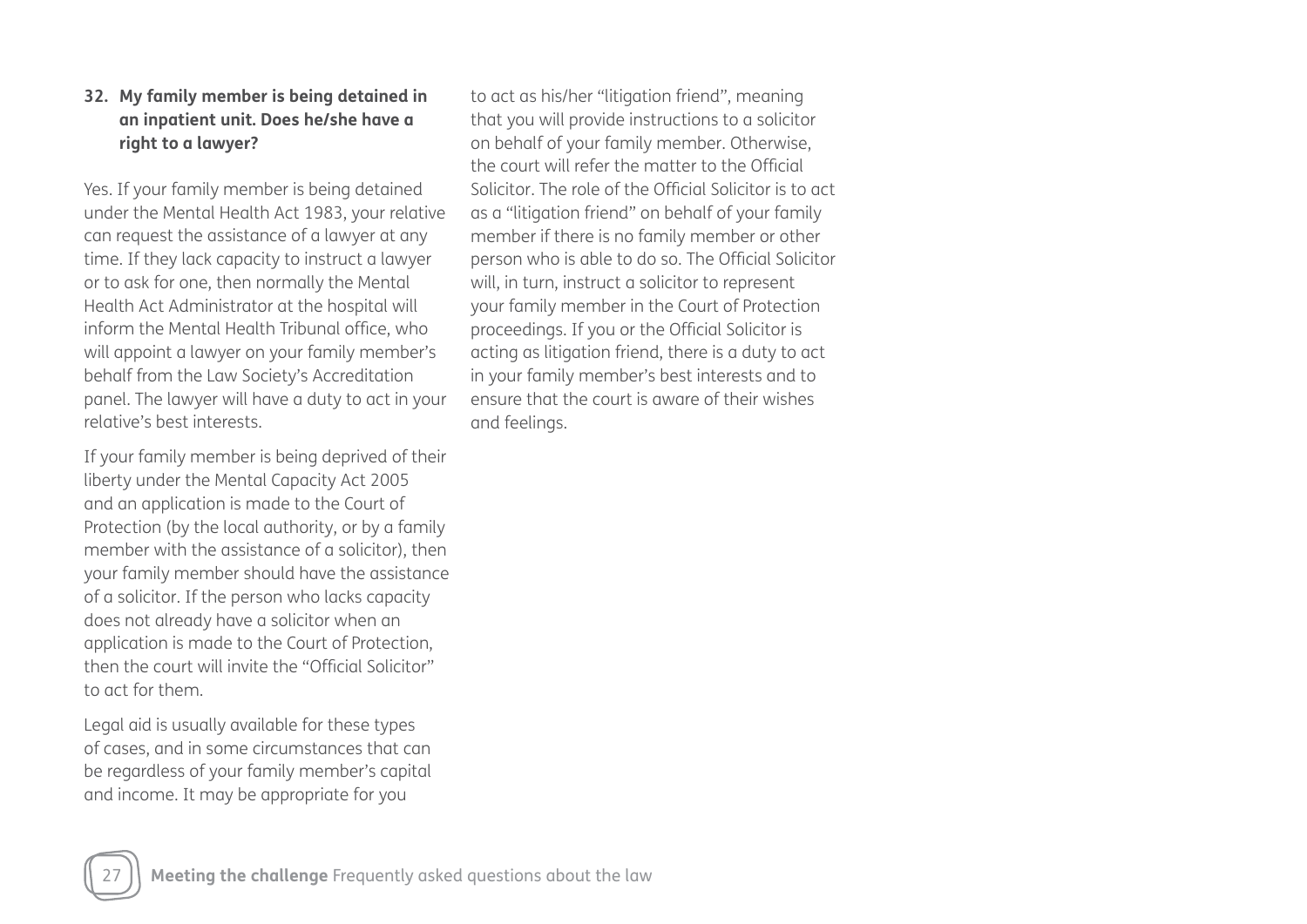# **Meeting the challenge**

# **Discharge and planning community support**

#### **33. My family member is being detained in an inpatient unit. How can I get them out?**

## *The Mental Health Act*

Under the Mental Health Act, there are different ways that someone can ask to be discharged. This will depend on which section of the Mental Health Act your family member is being detained under.

The Mental Health Act makes it a requirement in law for the hospital staff to provide the person being detained with information about their detention, including the different ways in which they can be discharged. As noted above, these are different depending on which section your family member has been detained under but include some or all of the following:

• At any time, your family member can ask his/her Responsible Clinician (the clinician with overall responsibility for the person's care and treatment while you are under the Mental Health Act – often a psychiatrist) to consider discharge. At any time, your family member can ask the Mental Health Act Administrator at the hospital to convene a Hospital Manager's hearing to consider discharge

- The nearest relative can discharge your family member (sections 2 and 3 only) by giving the hospital managers 72 hours' notice in writing. The Responsible Clinician, however, can issue a barring certificate.
- Your family member can make an application to the Mental Health Tribunal for a discharge. There are different rules (see below) about when applications can be made and how often.

The Mental Health Tribunal is an independent body. The hearing will take place at the hospital where your family member is being detained. Your family member can apply to the Mental

Health Tribunal for a discharge at the following times:

- If your family member is detained under section 2, they can apply to the tribunal within 14 days; or
- If your family member is detained under section 3, they can apply once at any time within the first six months of their detention and, if the section 3 is renewed, you can appeal once during the second six months. You can then appeal once during each one year period.

In certain circumstances, a nearest relative can also apply to the Mental Health Tribunal for their family member to be discharged.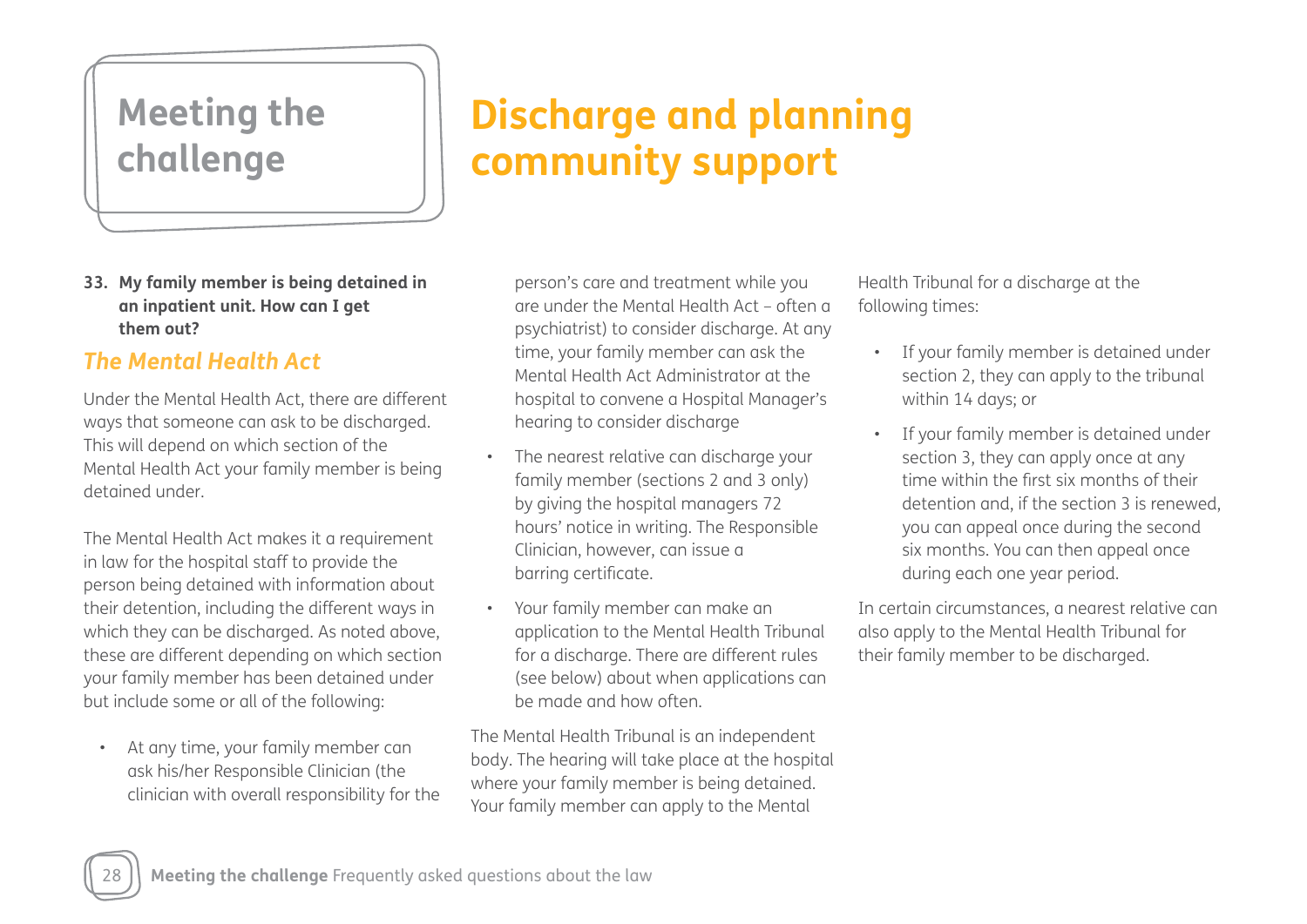If your relative is detained under section 3 of the Mental Health Act and does not make any application to the Mental Health Tribunal, this will happen automatically at the following times:

- In the first 6 months of detention; and
- After that, every 3 years;
- Unless he/she is under 18, in which case it will automatically occur after one year.

The law in relation to all of the above options is very complex. It is important to seek the advice of a mental health lawyer as soon as possible, who will guide you and your relative through the process.

## *The Mental Capacity Act*

You cannot be 'detained' under the Mental Capacity Act 2005, but an urgent or standard authorisation can be put in place to deprive your relative of his/her liberty under the Deprivation of Liberty Safeguards ("DoLS") of the MCA (see above for more on this).

If this has happened, and you don't think it is in your family member's best interests, then you may want to seek legal advice from a community care lawyer as soon as possible. Legal aid is available to all people, regardless of their income/capital, to challenge DoLS authorisations. A lawyer can assist you by

appeal against your relative's deprivation of liberty to the Court of Protection. Essentially, the Court of Protection will consider the deprivation of liberty and make a decision about whether it is in your relative's best interests to be deprived of his/her liberty or released. For example, it may be that it was appropriate to authorise the deprivation of liberty when your relative was first admitted to hospital, but it is now in his/her best interests to be discharged.

#### **34. My family member is currently an inpatient at hospital and I am concerned about what will happen when he/she is discharged. How can I have my concerns addressed?**

Discharge planning should start as soon as your family member is admitted to hospital.12 Throughout the discharge planning process, your family member, you, and your relative's advocate should be involved and all of your views should be taken into account by the NHS, unless your family member does not want their family involved.

There may also be issues about whether your family member has the capacity (as set out in the Mental Capacity Act 2005) to make decisions around their future care and support needs after they are discharged. If you have any concerns about what will happen when

your family member is discharged, then raise these as soon possible with the doctors in charge of his/her treatment.

Remember that the NHS and the local authority must work together to ensure that all the care and support your relative will need on discharge is in place.<sup>13</sup> This is to help prevent any delay to your relative's discharge due to the right package of support not being in place at the right time. Whether the NHS or the local authority are responsible for your relative's care after their discharge depends on both the legal basis for their admission to hospital (for example, what section of the Mental Health Act they have been detained under) and the nature and extent of their needs.

If you are concerned that the NHS has not contacted the local authority to make arrangements for your relative's discharge, then raise this both with your relative's doctors and with the local authority social services team. If you are concerned that your relative's CCG has not been contacted about conducting a continuing healthcare assessment, then raise this both with your relative's doctors and with the CCG.



<sup>12.</sup> Under the Department of Health Guidance, "Ready to Go? Planning the discharge and the transfer of patients from hospital and intermediate care".

<sup>13.</sup> For example, under the Community Care Assessment Directions 2004 and the Community Care (Delayed Discharges etc) Act 2003.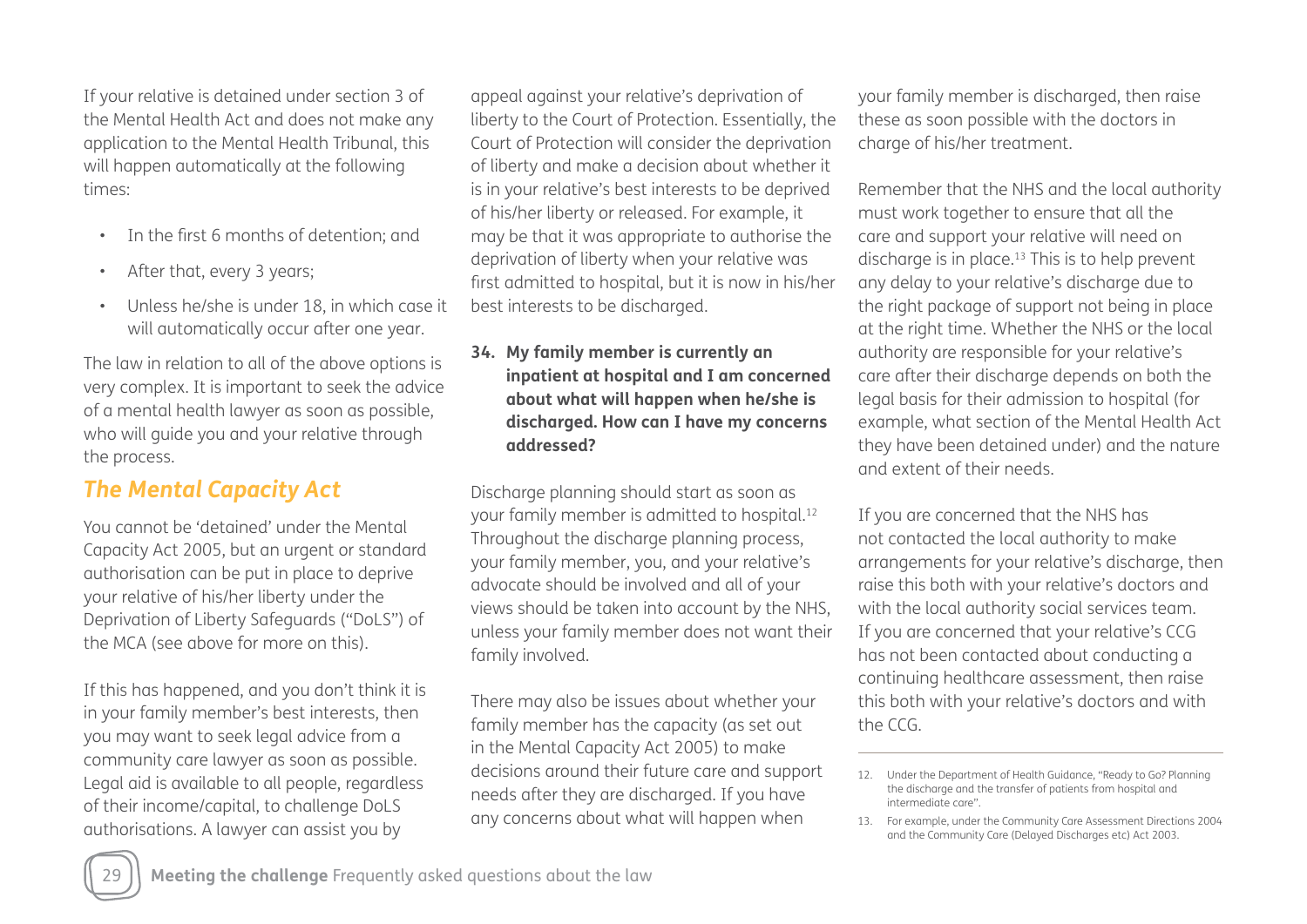Equally, if you are concerned that your family member is not ready for discharge and he/she should remain in hospital a while longer, raise your concerns with his/her doctors.

If you have tried to raise your concerns and you are still not having your concerns about discharge addressed, you can make a complaint and/or contact a specialist solicitor for advice about what steps to take next.

#### **35. Discharge planning has still not started – is there anything I can do?**

As stated above, discharge planning should start as soon as your family member is admitted to hospital.14 If this process has not begun yet and you would like to know what plans will be put in place for discharge, then speak first to your relative's doctors. It may be that some issue has caused a delay and so you should find out the reasons for this first. If you are not satisfied that the NHS is doing all it can to arrange for a timely discharge, you can make a complaint and/or contact a specialist solicitor for advice about what steps to take next.

#### **36. My family member is in hospital and ready for discharge, but discharge keeps being delayed – is there anything I can do?**

a. What if it is because community services are not available?

As explained above, the NHS must give social services and/or the relevant health authority notice that your relative may need services on discharge. The local authority then has a duty to conduct a needs assessment and put the care arrangements in place and carry out a carer's assessment. A continuing healthcare assessment may also be needed. Following this, the NHS must give notice to social services of the day your relative will be discharged from hospital. This is to prevent any delay to discharging your relative once he/she is ready to return to the community.

If you are concerned that the local authority or health authority have not been notified by the NHS, or assessments are not completed within a reasonable time, then raise these concerns with the doctors in charge of your family member's care, and with social services. Consider making a formal complaint and contact a community care solicitor for advice about what steps to take next. Your family member may also have a damages claim for

unlawful detention if the delayed discharge resulted in them being detained for longer than was necessary.

b. What if it is because there is a funding dispute between public authorities?

Sometimes disputes arise between public authorities about who should fund the support your family member requires. Very importantly however, even if there is a dispute of this kind, this should not create any delay in providing your relative with the support he/she needs.

The law is very clear that when there is a funding dispute of this kind, this should not negatively impact on the individual in need of support. In these cases, the relevant public authorities should provide the necessary care and support and then resolve amongst themselves afterwards about who should foot the bill.

The Care Act aims to try and resolve some of these issues. Under section 3 of the Care Act, local authorities are under a duty to promote the integration of support from both social care and healthcare services. This will require local authorities to take active measures to coordinate care packages and liaise with health

Under the Department of Health Guidance, "Ready to Go? Planning 14.the discharge and the transfer of patients from hospital and intermediate care".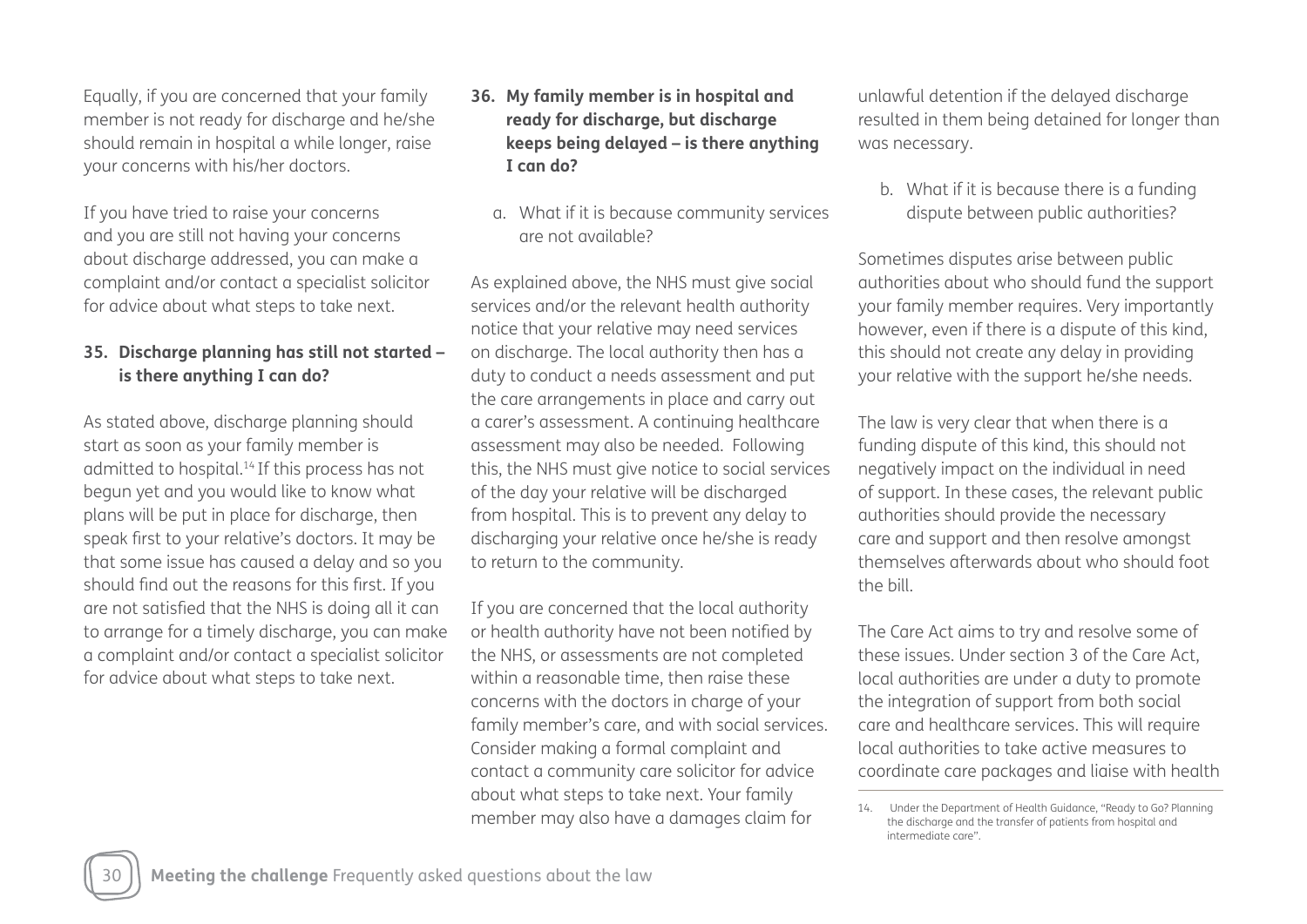professionals where necessary.

If you are unable to resolve the matter consider making a formal complaint to both the local authority and the CCG, or if it is urgent or the complaint does not resolve things, then contact a community care solicitor to assist you. It may be important to your family member whether it is the NHS or a local authority which is legally responsible for their care, not least because local authorities can charge for most of the care they provide to disabled people whereas the NHS cannot (see above for more on this).

#### **37. Who is responsible for leading the discharge planning and making sure everything is in place when they move out – sometimes I feel if I wasn't ringing everyday it wouldn't happen?**

The discharge planning process will be lead by the NHS, but it may be that the local authority needs to be involved make arrangements too (for example, to make a suitable placement available for your relative when they are discharged). Both the NHS and the local authority should be working together. If either the NHS or the local authority are causing delay, then raise your concerns with your relative's doctors or social workers first.

If you are not satisfied by their response, then you can make a complaint and/or contact a specialist solicitor for advice about what steps to take next.

#### **38. My family member is being detained in an inpatient unit and we are planning for his/her discharge. Does he/she still have a right to a needs assessment?**

Yes.

The hospital should discharge your family member when it is safe to do so. This means that his/her home situation must be safe, with appropriate support in place, in order for him/ her to return home. The NHS must give social services notice that your relative may need services on discharge. The local authority has a duty to conduct a needs assessment and put the care arrangements in place. Following this, the NHS must give notice to social services of the day your relative will be discharged from hospital.

If he/she is being detained under the Mental Health Act 1983, then he/she may be in need of Mental Health Act aftercare services (section 117 aftercare). This may be provided by either the local authority and/or the health authority (NHS), but importantly, this is provided without charge, whereas most local authorities will charge for other community care services they provide. This is important if your relative has any income or capital of their own.

Your family member may also be eligible on discharge to continuing healthcare ("CHC") funded by the NHS as set out above.

#### **39. They are not involving me in all the discharge planning meetings – is there anything I can do?**

Throughout the discharge planning process, your family member should be involved and their views should be taken into account by the NHS. If they have been excluded from discharge planning meetings, then raise your concerns with your relative's doctors first and make a formal complaint if you are not satisfied with their response.

If your relative lacks capacity then as stated above, under the Mental Capacity Act you should be consulted before any decisions are made in relation to discharge. You should be given the opportunity to say what arrangements you think are in your relative's best interests. If your relative lacks capacity and you have been excluded from discharge meetings, again raise your concerns with your relative's doctors first and make a formal complaint if you are not satisfied with their response.

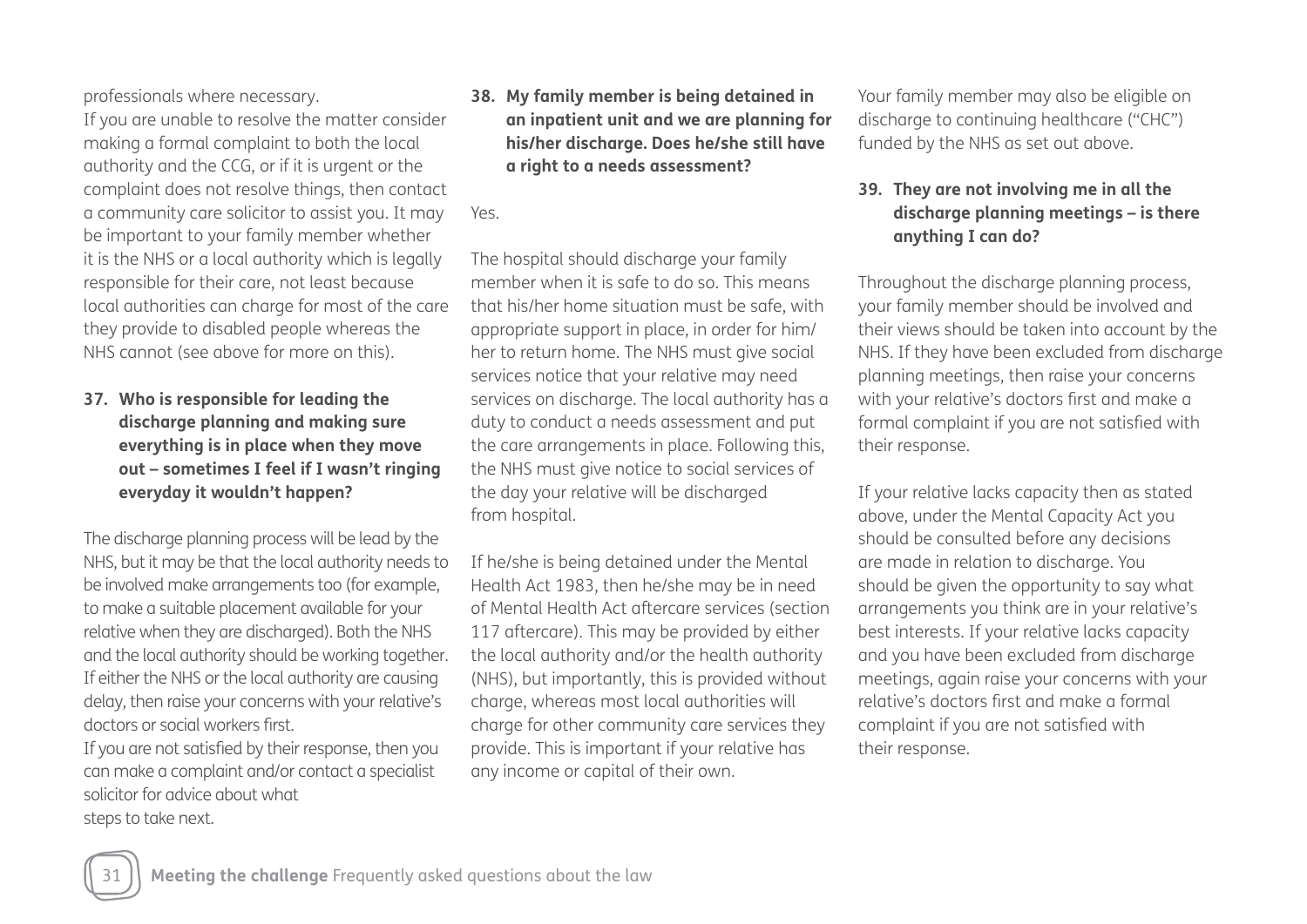Whether or not your relative lacks capacity, if the matter is urgent (for example, they are about to discharge your relative into a placement you think is unsuitable) then approach a specialist solicitor immediately for advice.

**40. A house has been found for my family member ready for when they leave the inpatient unit, but it needs to be adapted to make sure it is safe for them. Who is responsible for getting these adaptations made and paying for them?**

Ultimately whoever is responsible for funding the person's package of care (NHS or LA) has a responsibility to ensure all identified eligible needs are met.

Housing authorities and social services authorities have a duty to cooperate with one another to assess the needs of disabled adults and plan community care services. There is also a specific duty on social services authorities to facilitate adaptations that disabled people need to their homes.

If your family member's home needs to be adapted, then they or someone on their behalf e.g. you or a social worker (ultimately it is the responsibility of whoever is funding the package of care e.g. the local authority) can apply for

a disabled facilities grant under the Housing Grants, Construction and Regeneration Act 1996. These are grants that will pay towards the cost of building works necessary in order to meet the needs of disabled people. Once the local authority has carried out a needs assessment, it can make the application which is then administrated and paid by the housing authority. These grants are means tested – so the housing authority can look at your income and decide whether or not you qualify for a grant. If a grant is made but the grant is not enough to pay for the adaptations required, the local authority will have to consider how else the need is to be met – which may involve additional funding from the social care budget.

If the local authority has carried out a needs assessment, but has not applied for a disabled facilities grant, then you could write a letter to the housing authority (copying in social services) explaining what work is needed to be carried out (you shouldn't have to do this – and at this stage you could make a complaint to the LA that they haven't done it – but there is also the option of you writing to the housing authority). A professional will then be involved in the home assessment to make formal recommendations about what is required. The housing authority is responsible for all stages of the administration of the grant, and it must approve or refuse the grant application

as soon as practicable and in any event within 6 months. If you have any queries about the process or it is taking too long, then write a letter of complaint to the housing authority (copying in social services).

If the matter is very urgent, and your family member cannot wait for a full needs assessment to be carried out, then the local authority can be pressed to facilitate the adaptations. There are special provisions for urgent cases where delay will cause hardship to a disabled person. If your family member's circumstances are urgent and the situation is not moving forward and they are not responding to a letter of complaint, approach a community care solicitor for more advice.

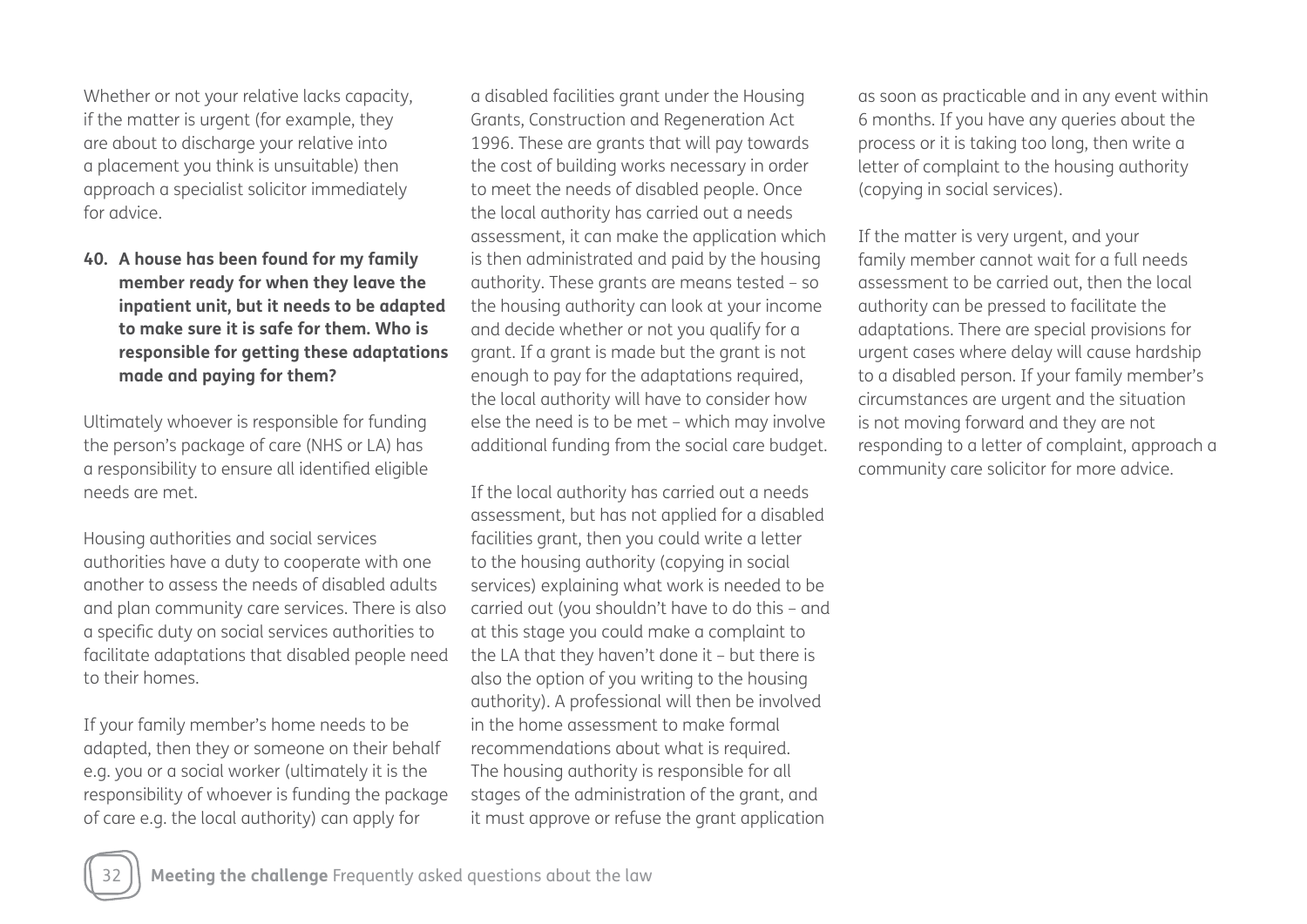# **Meeting the challenge**

# **Ways to raise concerns and challenge decisions**

# **Complaints processes**

**41. When is it appropriate to make a formal complaint and how do I do this?**

A formal complaint could be about the any aspect of your family member's care and support, from abuse and neglect to delays in discharge or poor planning.

If you have not been able to resolve a dispute by talking to, or writing letters to, the public body, then you should consider making a formal complaint.

To make a formal complaint, write a letter with your name, contact details, explaining the background facts to the issue, what the current problem is, what you have done so far to try to resolve it, and what solution you are looking for.

Depending on who the complaint is against, there are various organisations that can support you to make a complaint:

- Your local PALS (Patient Advice and Liaison Service) can provide you with information, advice and support in relation to complaints about the NHS. You can find your nearest PALS online or by calling 0845 46 47 (MHS Direct).
- The Independent Health Complaints Advocacy is a free and independent advocacy service for people who wish to make a formal complaint about the NHS. It covers the South of England region only: **www.seap.org.uk/services/nhscomplaints-advocacy**
- NHS Complaints Advocacy Service is a free and independent service that can help you make a complaint about the NHS: **http://nhscomplaintsadvocacy.org/**
- For complaints against social services, your local authority will have a complaints procedure available on its website. This will provide you with instructions about where to send your complaint and how quickly you can expect a response.

Making a complaint will often be your first attempt to resolve the issue, before starting a claim in court. However, there are sometimes very strict time limits within which you have to start court proceedings if you are going to do so, or the matter may be too urgent to wait for a complaint.

Although it will depend upon the individual case, as a general rule, if the matter is not serious or urgent, make a complaint first. If it is serious or urgent, then you may want to approach a solicitor. The solicitor will advise you whether or not you should make a complaint.

If you are not sure what to do, contact a solicitor for advice. Most solicitors will confirm whether they can assist without charge.

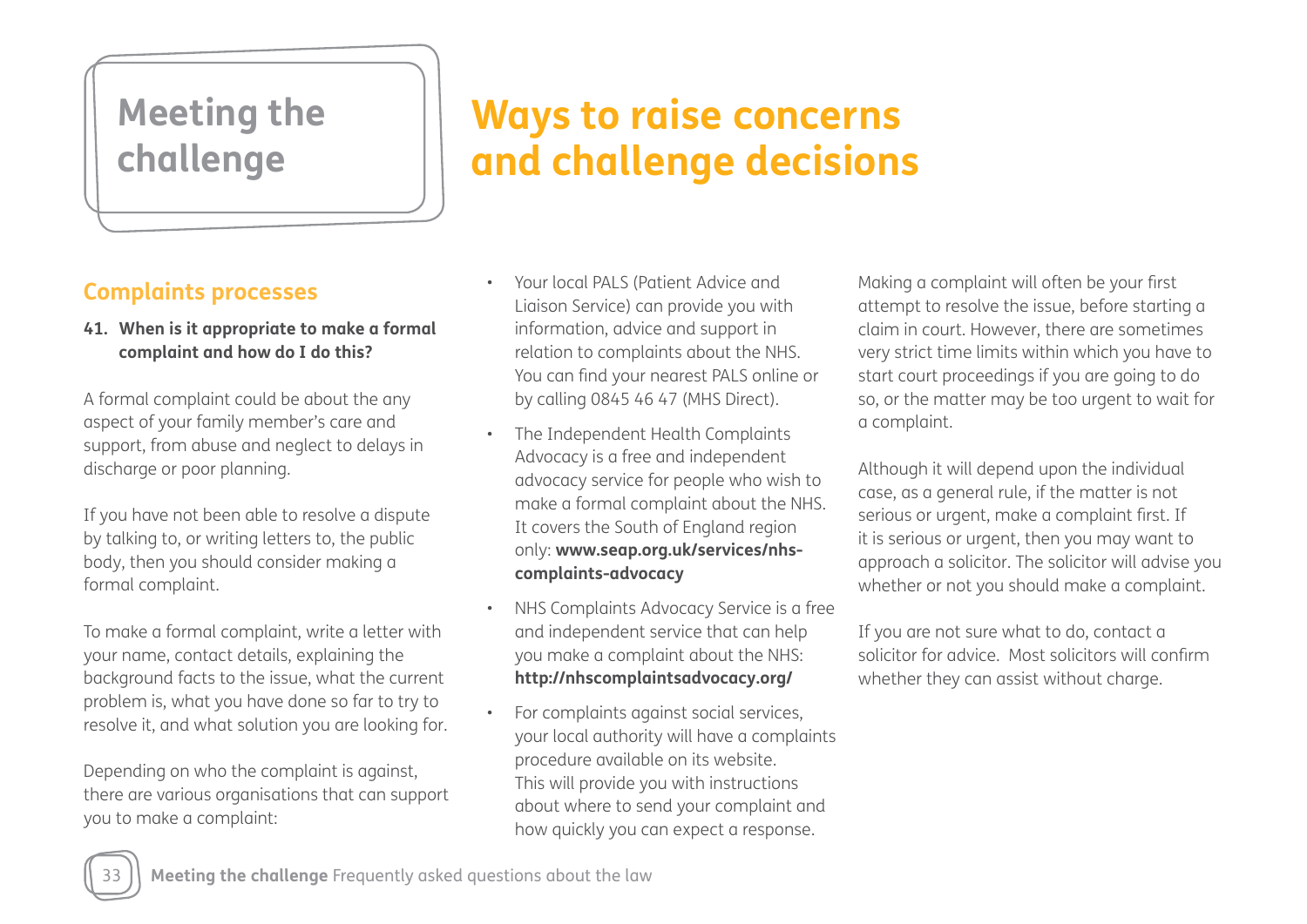## **Legal options**

#### **42. What is "judicial review" and when should I call a solicitor?**

Judicial review is the means by which you can challenge a decision made by a public body in the court. Examples of the kinds of decisions that could be challenged by judicial review include: a cut to a disabled person's care and support plan, removing a service provided by the local authority, or failing to provide a service when there is a legal duty to do so.

The role of the judge will be to determine whether the decision is lawful. If it is found to be unlawful, then it could be "quashed", which means the public body will have to make a new decision. If the matter is very urgent, for example your child is about to be removed from his/her placement and you want to prevent that from happening, you may be able to get an injunction from the court. Often the threat of starting judicial review proceedings is enough to persuade the public body to behave lawfully, and most cases are settled without reaching a hearing at court.

If you think an unlawful decision has been made by a public body about your relative's care or treatment, then call a solicitor straight away. The solicitor may tell you that it is appropriate to make a formal complaint

before taking legal action. However, there are strict deadlines for starting judicial review proceedings (this must be done within 3 months of the decision, and without delay, and the court will only extend time in limited circumstances), and so you may want to call a solicitor first to ensure you don't miss this deadline to challenge the decision in court.

#### **43. What is the Court of Protection and when should it become involved?**

The Court of Protection is the court that deals with matters relating to people who lack mental capacity under the Mental Capacity Act 2005. A person will lack capacity to make a particular decision if he/she is unable:

- To understand the information relevant to the decision,
- To retain that information,
- To use or weigh that information as part of the process of making the decision, or
- To communicate his decision (whether by talking, using sign language or any other means).

This may be due to a learning disability, a health problem effecting cognitive abilities, or due to an acquired brain injury.

The Court of Protection deals with applications to become a financial deputy and a personal welfare deputy. For more information about when and how to become a deputy see:

#### **www.challengingbehaviour.org.uk/learningdisability-files/18-GGetting-legal-Authorityto-make-decisions-about-money,-propertyand-welfare.pdf**

An application should also be made to the Court of Protection where there are particularly difficult decisions that must be made about the person's personal welfare or where there is a disagreement (for example between a public body and family members or between family members) that cannot be resolved in any other way. Examples of the kinds of matters that should be brought before the Court of Protection include: where a local authority wants to remove the person from home and into a care home and the family disagree, the person requires serious medical treatment and it is not clear whether it is in his/her best interests, or where the person is in hospital ready for discharge and there is a dispute about where he/she should go. Applications can be time-consuming and the Court has been clear that where there is a dispute and a referral is needed, the public body should make the referral. The onus should not be on the family to do this.

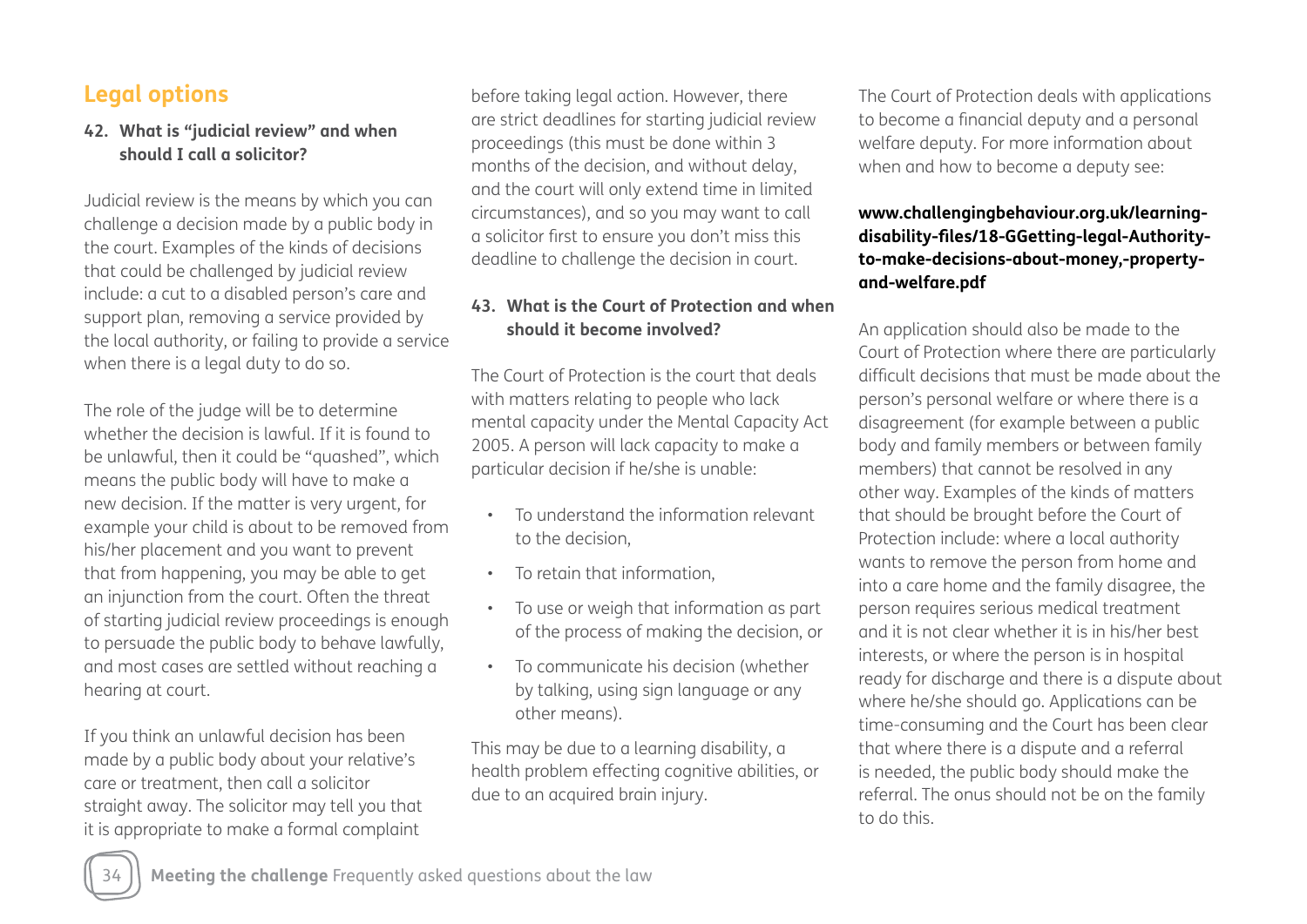The role of the judge will be to determine whether the person has capacity, and if they do not what is in the person's best interests. The Court of Protection cannot force a public body to offer a service it is not willing to provide. If families feel that their relatives should be getting more or better support than the local authority or NHS body is willing to offer, then the legal remedy is an application for judicial review.

The Court of Protection also deals with other matters, including applications to appoint a deputy, and to authorise a deprivation of liberty for situations where the Deprivation for Liberty Safeguards do not apply – e.g. in supported living. Specialist legal advice is highly recommended for any matter in the Court of Protection.

#### **44. My family member has experienced abuse. Can I sue for the emotional trauma this has caused him/her?**

Yes. The trauma may have to be evidenced by an expert report, for example from a psychologist or psychiatrist, but this is considered an injury for which you can seek compensation. You should contact a personal injury or a civil liberties solicitor to help you. The abuse may well constitute a breach of your relative's human rights. If you chose to pursue

a civil claim for compensation, your solicitor will arrange for all the necessary expert evidence to prove the abuse caused the psychological injury, and to prove what effect that injury has had on your relative.

Below is more information about how to seek compensation by making a civil claim.

#### **45. How can I sue (make a civil claim) for compensation and is there a time limit for doing this?**

If a person has suffered loss (such as a physical injury or psychological trauma) as a result of the actions of or inaction by another person or body (such as by a care agency, a hospital, or the police), that person may be able to make a civil claim for compensation.

The usual rule is that court proceedings must be started within 3 years of the event giving rise to the claim. However, sometimes court proceedings must be started much more quickly. For example, to sue a public authority for damages under the Human Rights Act 1998, court proceedings must be issued within 1 year of the event. These time limits can only be extended by the court with good reason and it should never be assumed an extension of time will be allowed There are several different ways of funding

a civil claim. One is by legal aid (which is discussed below), another is by signing a Conditional Fee Agreement (or "no win no fee"), or you can pay privately.

If you think you may want to sue for compensation, contact a lawyer straight away. To find a solicitor, you can use the Law Society's online search engine here: www.lawsociety.org. uk/find-a-solicitor. Make sure you check the law firm's website to see whether they do similar cases to yours, and don't be afraid to shop around to find the best lawyer available.

## **Accessing legal support**

#### **46. What is legal aid and is my relative eligible?**

If a person is eligible for legal aid, he will have his legal fees paid for by the Legal Aid Agency (LAA). This means he will not have to pay for legal advice or representation by a lawyer. Legal aid is available for all types of judicial review claim. Legal aid for other cases, for example a claim for damages resulting from abuse, may be more restricted – you will need to get advice from a legal aid lawyer to find out if the type of case you have is eligible for legal aid.

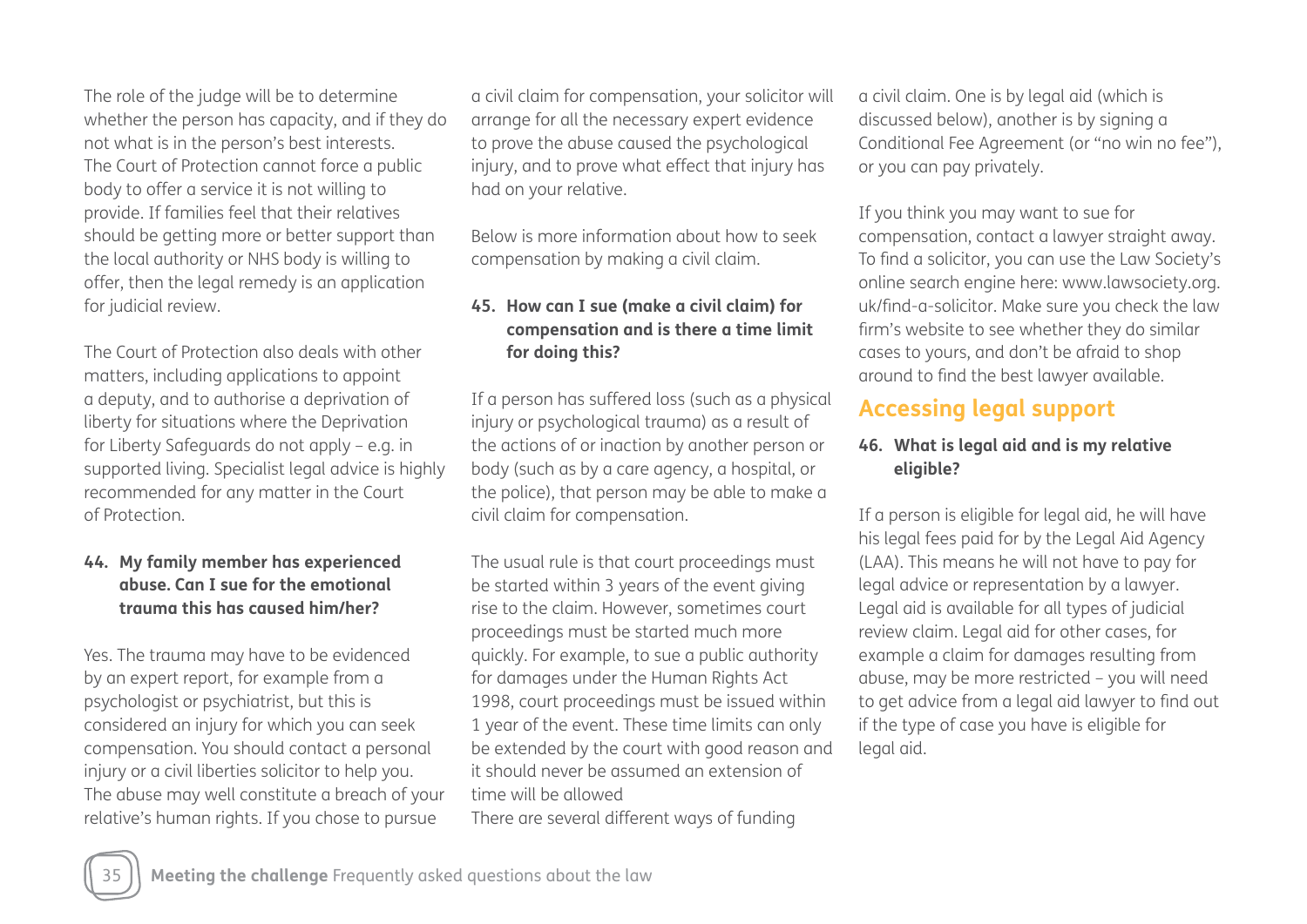You can check whether you may be eligible for legal aid here:

#### **www.gov.uk/legal-aid/eligibility**

However, the calculation is quite complicated and so you can call a legal aid lawyer to be assessed fully. To find a legal aid lawyer, you can use the Ministry of Justice's online "Legal Aid Finder" at:

#### **find-legal-advice.justice.gov.uk**

Don't rule out the possibility that your family member or you may be able to get a lawyer. You may qualify for legal aid or there may be some other method of funding available, e.g. through a no win no fee arrangement.

Contact a legal aid lawyer or community care lawyer for advice.